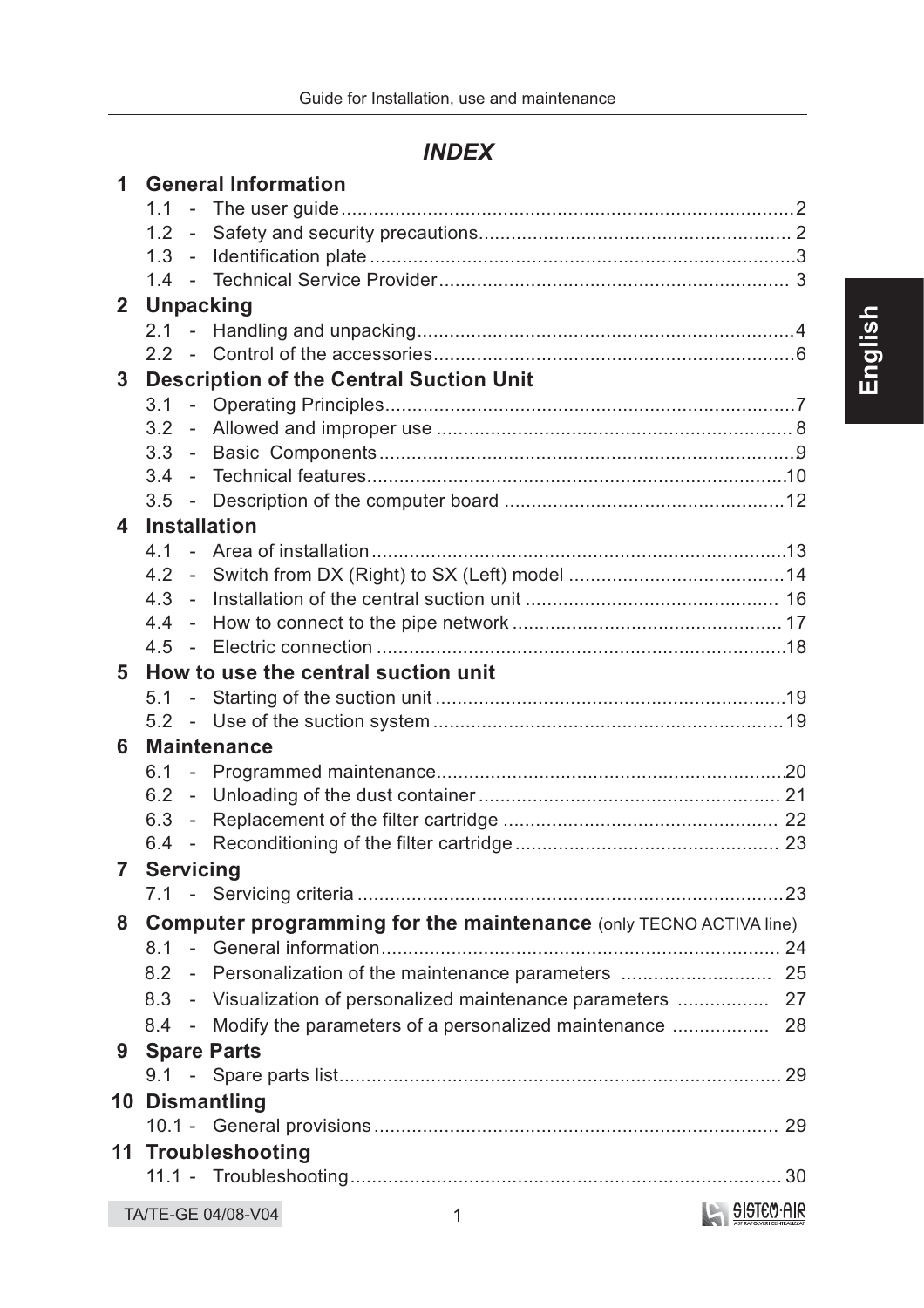# **1 - GENERAL INFORMATION**

# 1.1 The User Guide

The user guide is a fundamental document written by the manufacturer and must be considered an integral part of the central suction unit. In case of resale, donation or lease to third parties, the user guide must be handed over to the new user or to the new owner.

We recommend storing and keeping the user guide throughout the whole operating life of the suction unit.

The main purpose of the user guide is to provide a correct knowledge of the user mode in order to exploit the best performance and to maintain the central suction unit at its best working and security conditions.

It is absolutely forbidden to duplicate, copy or release totally or part of this user guide, without previous written authorization by TECNOPLUS Srl, owner of the trademark SISTEM-AIR. The manufacturer reserves the right to improve or modify this guide or the suction unit at any time without previous notice.

#### 1.2 Safety and security precautions

Read carefully any information written in this user guide regarding installation, use and maintenance of the central suction unit.

Never use inappropriately the central suction unit.

Never let the children get near the central suction unit when it is working and never let the children play with the suction inlets or with the suction unit. This tool should not be used by persons (children included) with reduced psychical, sensorial or mental skills, or by persons without experience or knowledge, unless they are controlled or trained for the use of the tool by people responsible of their safety.

Children have to be supervised in order to assure they don't play with the tool. Unplug the central suction unit when:

- The power supply cable is worn out or damaged
- The central suction unit has been exposed to the inclemency of the weather or to excessive moisture.
- The central suction unit has been damaged by an impact or the external container has been damaged
- The central suction unit requires repairing or overhauling.

Always wear protection gloves and mask when carrying out any maintenance operation, and when unloading the dust container or replacing/cleaning the filter. Use only SISTEM-AIR original spare parts.

Never use the suction unit to remove textile stuff, big-size bits and pieces of any material, burning coals or ashes.

Never use the suction unit to remove liquids.

Use the suction unit only with the special filter cartridge correctly assembled. Never block the air exhaust pipe and the cooling inlets of the motor. Never touch the suction accessories with any part of the body.

Use only one inlet at a time.

If you are not going to use the central suction unit for a short time, it is advisable to switch it off. If you are not going to use the central suction unit for an extended period of time, it is advisable to cut it off from the main power supply. The replacement of the filter cartrige must be carried out by duly qualified staff or by Technical Service Assistance Only.

# **LE SISTEO AIR**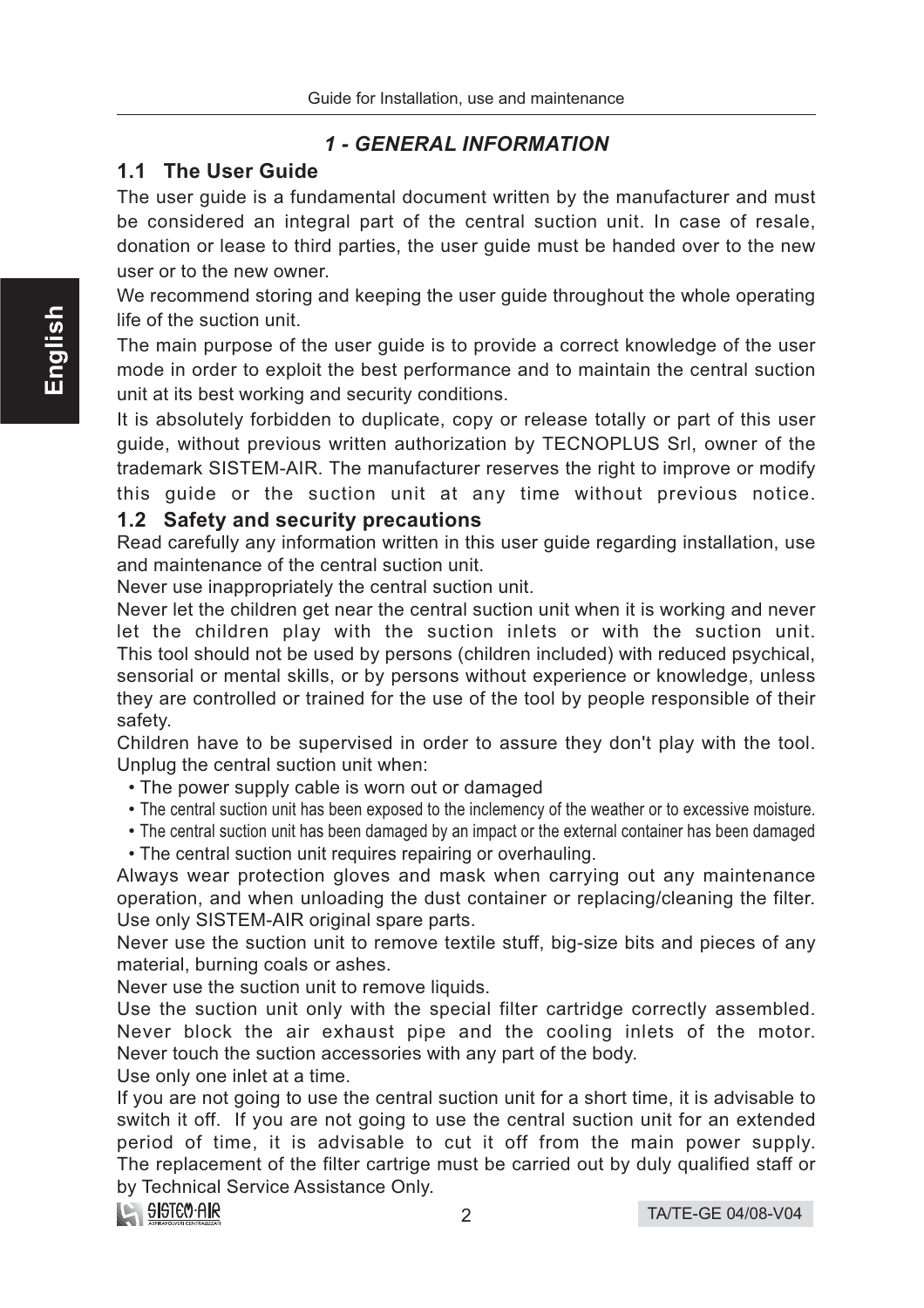#### $1.3$ **Identification plate**



# 1.4 Technical Service Provider

Call the Manufacturer Technical Service or contact SISTEM AIR authorized centers for any information you may need. Always specify the technical data indicated on the identification plate and the serial number of the central suction unit.



English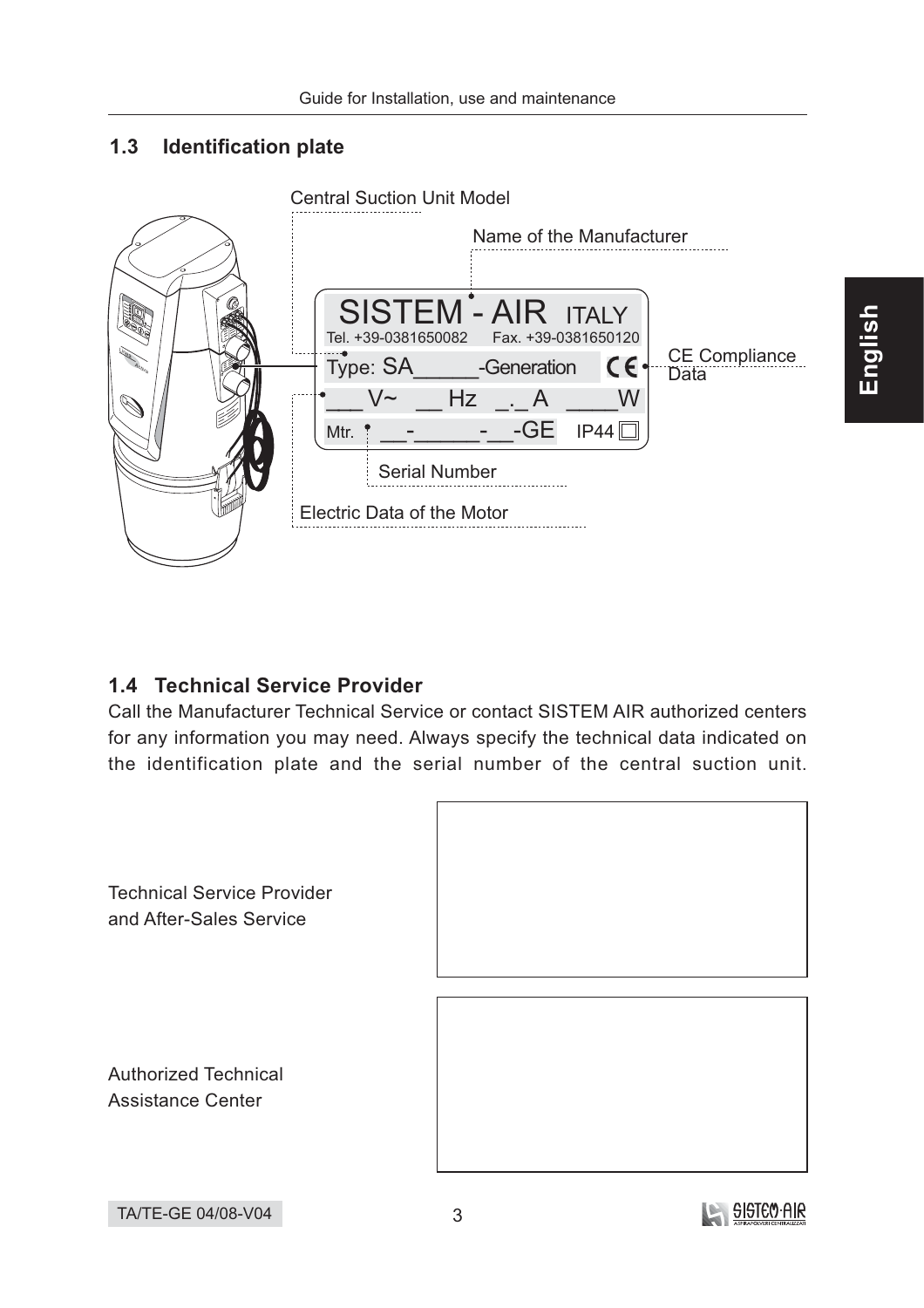## 2 - UNPACKING

# 2.1 Handling and unpacking

Follow the instructions printed on the cardboard box to move the suction unit to the location selected for the installation.

If necessary, use a trolley to move the suction unit or ask somebody to help you.







Arrange the cardboard box on the floor, with the opening side upward and cut the adhesive tape.

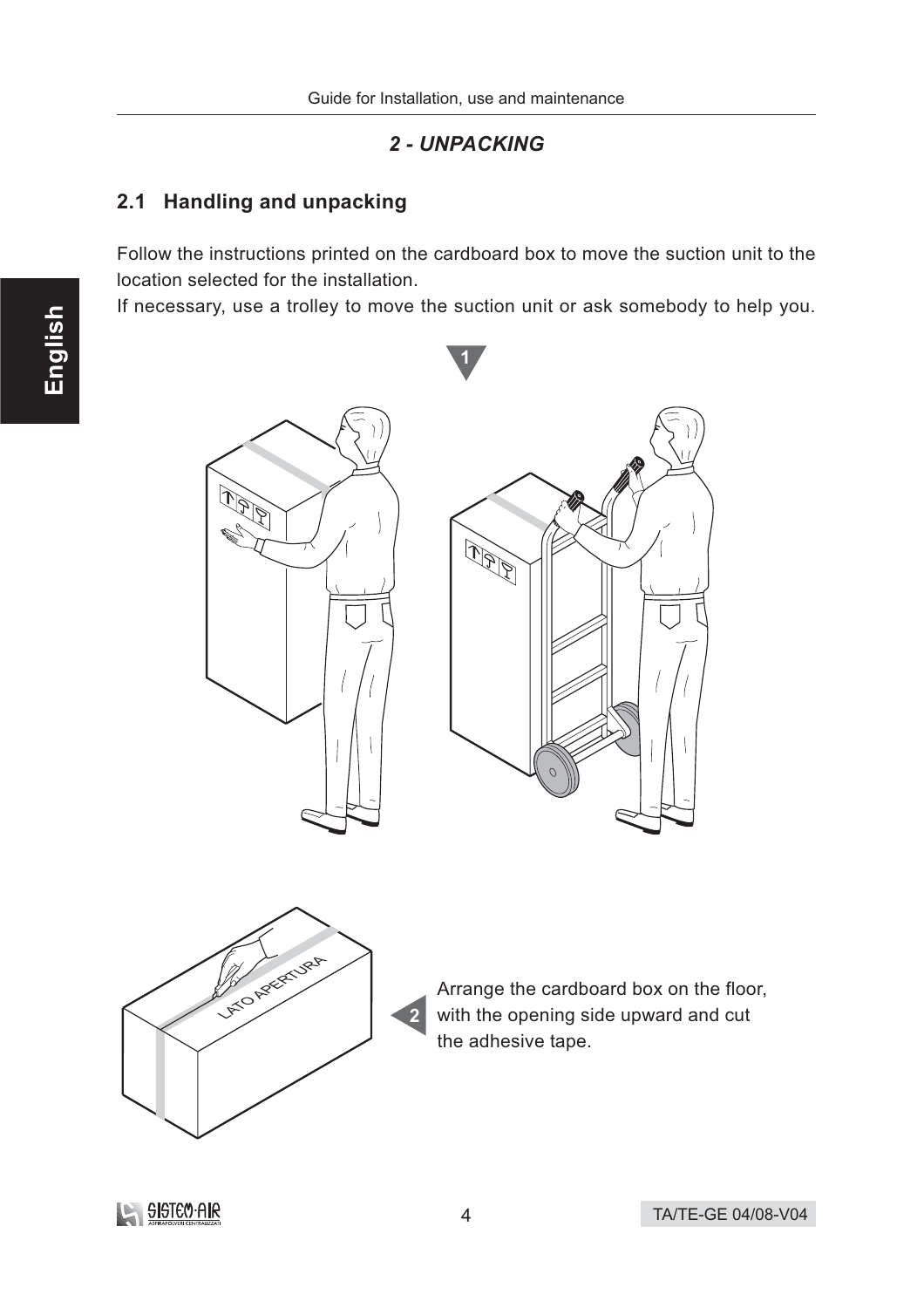

Take out all the accessories contained in the cardboard box and dispose in compliance with the relevant provisions in force.

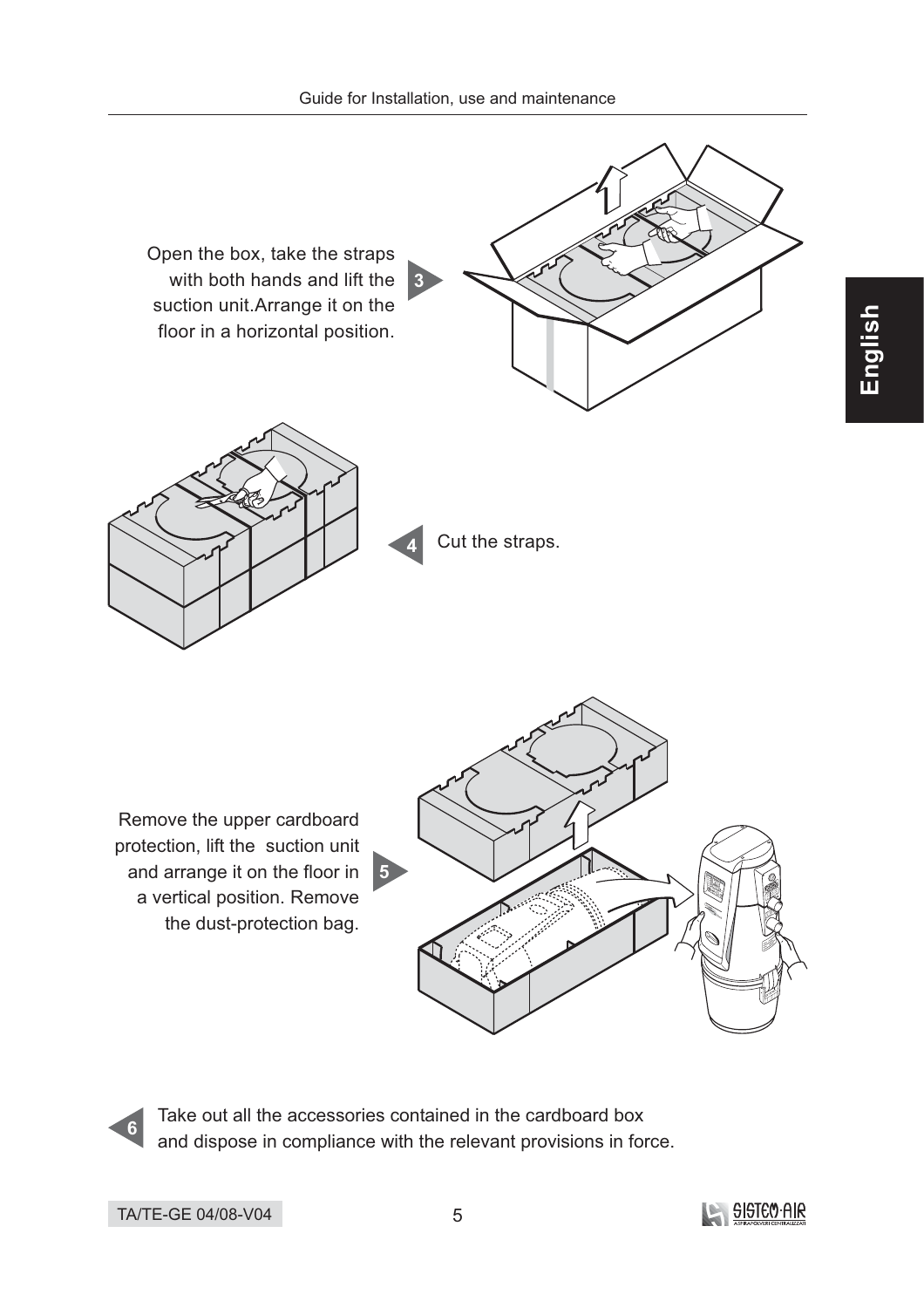## 2.2 Control of the accessories

Check what you have received:

- One central suction unit
- One metal frame for hanging the suction unit on the wall
- Two couplings made of rubber to connect the suction pipes
- Four metal collars for securing the couplings
- An adhesive plate showing the Manufacturer's trademark
- One user guide for correct installation, use and maintenance
- One silencer made of plastic for the air exhaust



Check that the suction unit and the relevant accessories are included in the package.

Make sure that the suction unit and the accessories have not been damaged during handling. If they have, do not hesitate to contact your provider.



6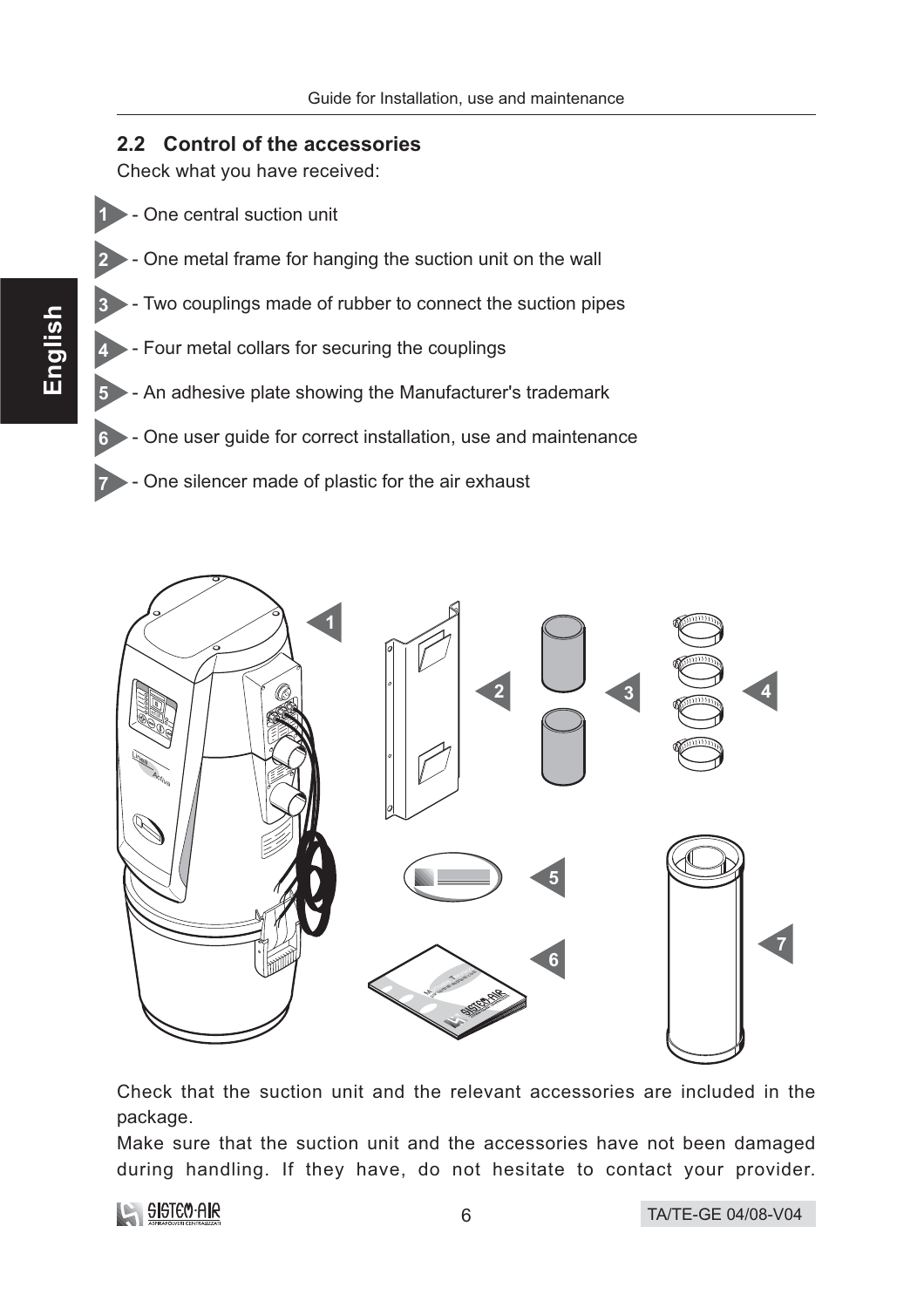# **3 - DESCRIPTION OF THE CENTRAL SUCTION UNIT**

# 3.1 Operating principles

The central suction system, suitable for any kind of residential building (house, office,...) consists of a net of PVC pipes spreading out in every room and perfectly chased in walls and false ceilings. The suction pipe network is equipped with suction inlets where the user fits the suction hose.

The SISTEM-AIR central suction unit must be installed in a separate room (for example in a storage room, in a garage or, in another service room) and is connected to the suction pipes network.

The user starts the suction unit by simply inserting the fitting of the suction hose into the suction pipe inlet.

If the pipe network is not equipped with an electric system, it is possible to install remotely controlled starting and stop functions, controlled by means of a remote-control device (supplied upon request).

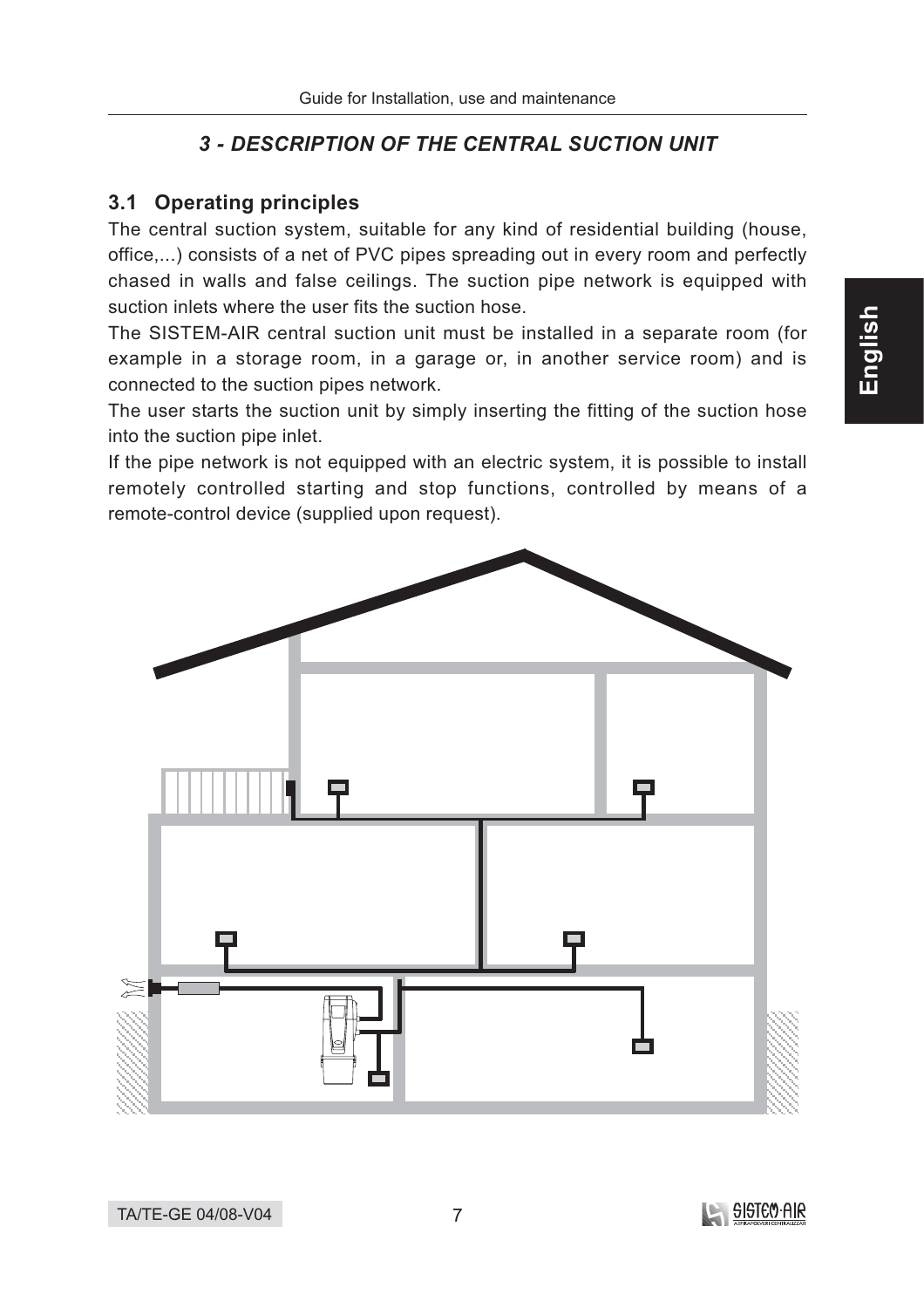#### 3.2 Allowed and improper use

The SISTEM-AIR central suction unit model TA-TE..., has been designed to remove dust, small-size solid bits and pieces and dry materials. It is forbidden to use the suction system to remove textile stuff, big-size bits and pieces, burning and hot materials.

Never use this suction unit to remove liquids.

It is strictly forbidden to remove highly explosive materials (gun powder) or inert materials, which can trigger dangerous chemical reactions if removed separately and then mixed up in the dust container.

It is strictly forbidden to use the central suction unit in explosion hazard places or in places where temperature, pressure and moisture are out-of-standard.

#### Any different use is strictly forbidden.

The manufacturer, by means of written authorization, must approve any alteration or modification of the suction unit to remove a specific material.

Any use different from the described is to be considered improper and health risk for the user. Damage to the suction unit cannot be excluded.

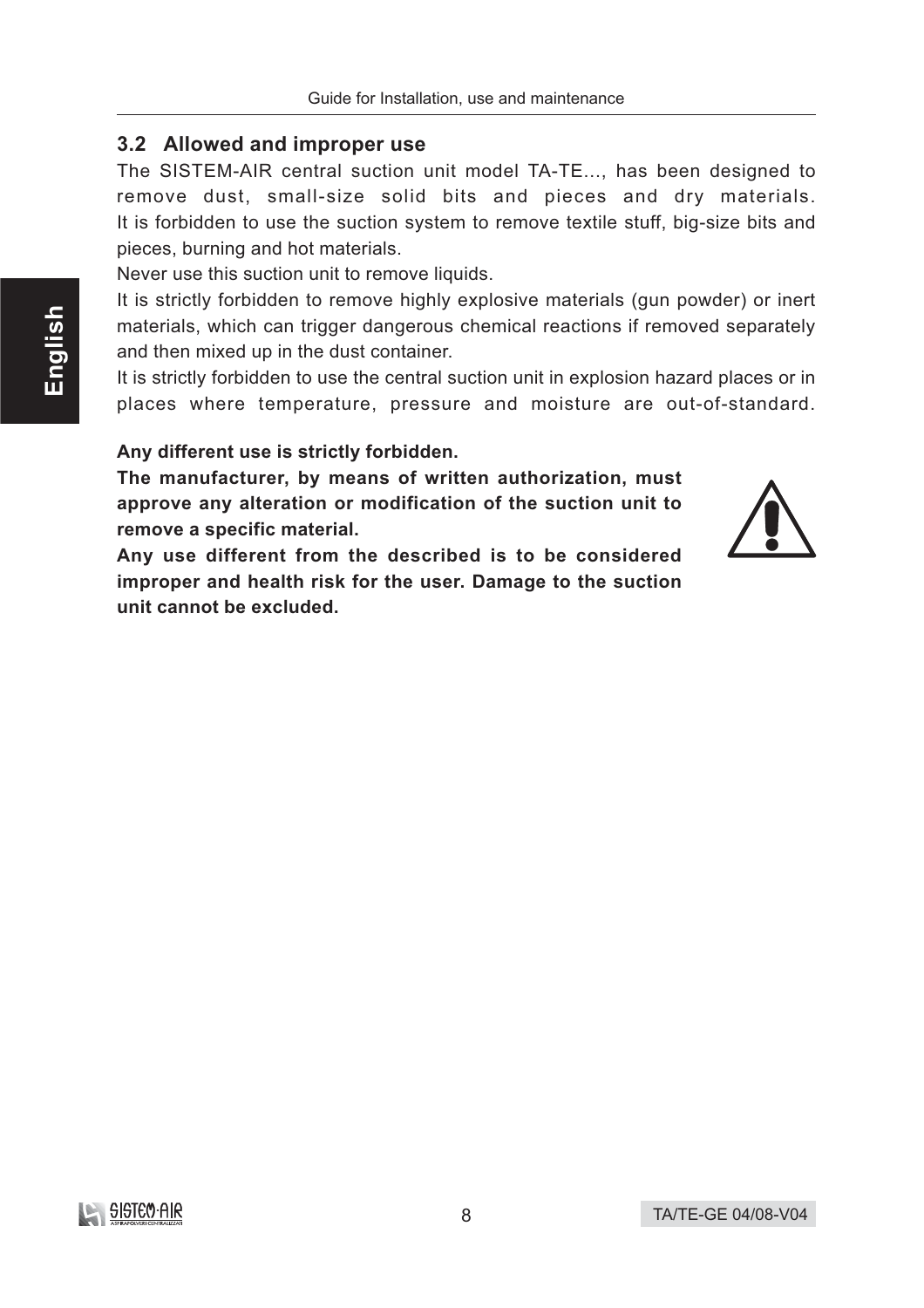## 3.3 Basic Components (see picture)

The TECNO Line single-phase suction units for civil sector are divided in two main categories:

- TECNO Evolution Line (models SA... TE)
- TECNO Activa Line (models SA... TA)

The two lines of products, equipped with the same motor power, feature the same construction technology and grant the same performances.

The central suction units of TECNO Activa Line are equipped with a computer, which controls the maintenance cycles and indicate when it's time to carry out maintenance operations.



![](_page_8_Picture_10.jpeg)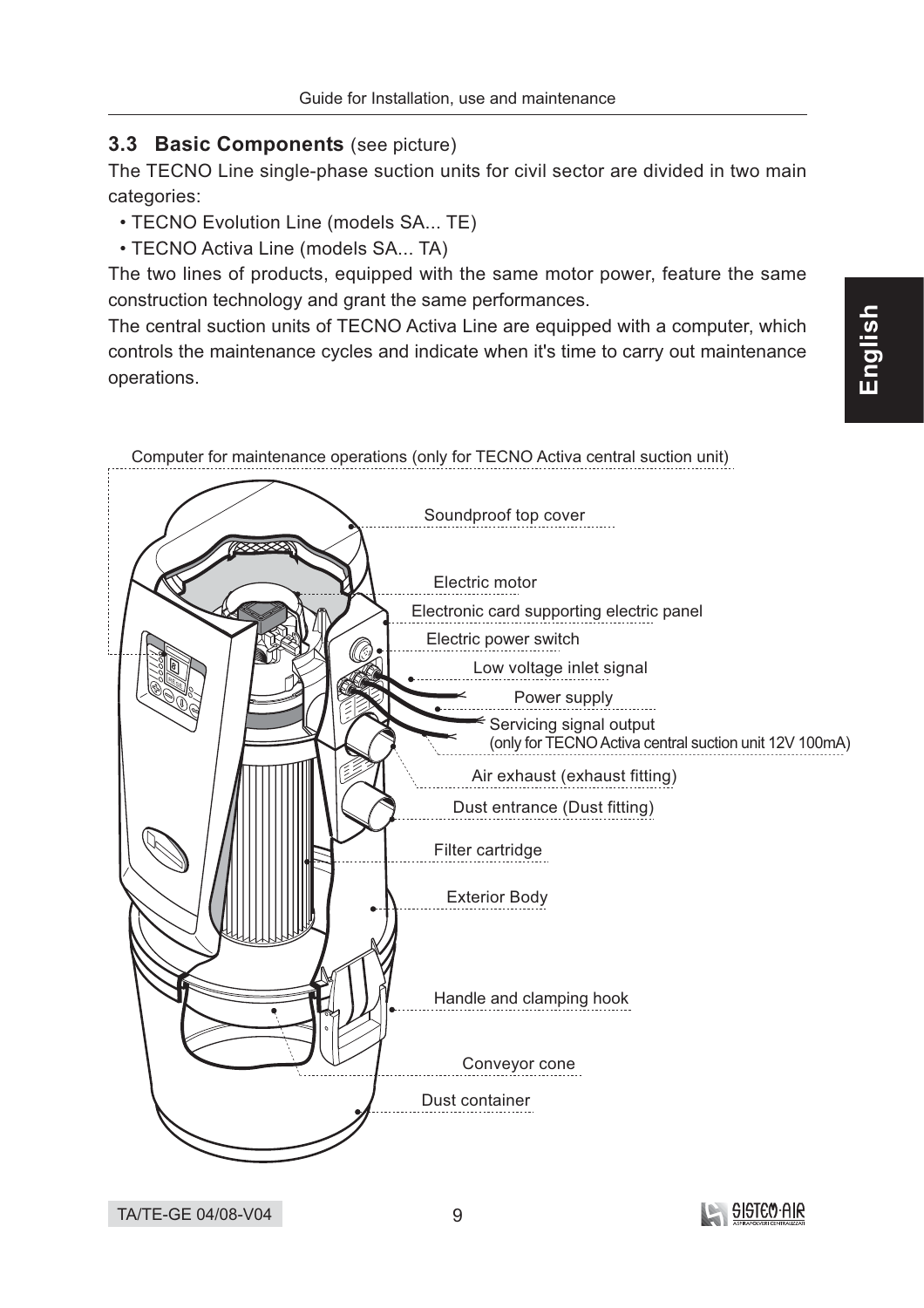#### Technical features (See picture and table)  $3.4$

![](_page_9_Figure_2.jpeg)

| <b>Technical features</b>           | Generation<br><b>SA050TE</b><br>3110.1TE<br>ăЦ | Generation<br>SA 100 TE<br>3112.1TE<br>art. | Generation<br><b>SA 200 TE</b><br>3113.1TE<br>art. | Generation<br><b>SA 400 TE</b><br>3115.1TE<br>art.           | Generation<br><b>SA 050TA</b><br>3110.1TA<br>.<br>ਛ | Generation<br><b>SA100 TA</b><br>3112.1TA<br>ari. | Generation<br><b>SA 200 TA</b><br>3113.1TA<br>āť. | Generation<br>SA 400 TA<br>3115.1TA<br>щ |
|-------------------------------------|------------------------------------------------|---------------------------------------------|----------------------------------------------------|--------------------------------------------------------------|-----------------------------------------------------|---------------------------------------------------|---------------------------------------------------|------------------------------------------|
| Computer for maintenance operations | $\frac{0}{2}$                                  | $\frac{0}{2}$                               | $\frac{0}{2}$                                      | $\frac{0}{2}$                                                | YES                                                 | YES                                               | YES                                               | YES                                      |
| Suction fitting Ø mm                | 50                                             | 50                                          | 50                                                 | 50                                                           | 50                                                  | 50                                                | 50                                                | 50                                       |
| IP Protection degree                | $\overline{4}$                                 | $\overline{4}$                              | $\overline{4}$                                     | $\overline{4}$                                               | 4                                                   | $\overline{4}$                                    | $\overline{4}$                                    | $\overline{4}$                           |
| Power Supply Volts ac               | 230                                            | 230                                         | 230                                                | 230                                                          | 230                                                 | 230                                               | 230                                               | 230                                      |
| 소<br>Frequency                      | 50/60                                          | 50/60                                       | 50/60                                              | 50/60                                                        | 50/60                                               | 50/60                                             | 50/60                                             | 50/60                                    |
| $\geqslant$<br>Power                | $\ddot{.}$                                     | $\frac{1}{4}$                               | $\frac{0}{1}$                                      | $\overline{21}$                                              | $\ddot{.}$                                          | $\overline{4}$                                    | $\frac{0}{1}$                                     | $\overline{21}$                          |
| $\prec$<br>Absorption               | 5.6                                            | 6.5                                         | 8.2                                                | 9.5                                                          | 5.6                                                 | 6.5                                               | 8.2                                               | 9.5                                      |
| Inlet power supply Volts dc         | $\overline{C}$                                 | $\overline{2}$                              | $\overline{C}$                                     | $\tilde{c}$                                                  | $\overline{2}$                                      | $\overline{C}$                                    | $\overline{C}$                                    | $\tilde{c}$                              |
| Max air volume m <sup>3</sup> /h    | 234                                            | 184                                         | 309                                                | 320                                                          | 234                                                 | 184                                               | 309                                               | 320                                      |
| Filtration surface cm <sup>2</sup>  | 6700                                           | 6700                                        | 6700                                               | 6700                                                         | 6700                                                | 6700                                              | 6700                                              | 6700                                     |
| Dust container capacity It          | $\overline{2}$                                 | $\overline{21}$                             | $\overline{21}$                                    | $\overline{2}$                                               | 21                                                  | $\overline{2}$                                    | $\overline{2}$                                    | $\overline{2}$                           |
| Weight Kg                           | $\overline{1}$                                 | $\overline{1}$                              | $\overline{0}$                                     | <u>ဝှ</u>                                                    | 17.5                                                | 17,5                                              | 19.5                                              | 9.5                                      |
| Size A mm                           | 230                                            | 230                                         | 230                                                | 230                                                          | 230                                                 | 230                                               | 230                                               | 230                                      |
| Size B mm                           | 370                                            | 370                                         | 370                                                | 370                                                          | 370                                                 | 370                                               | 370                                               | 370                                      |
| Size C mm                           | 380                                            | 380                                         | 380                                                | 380                                                          | 380                                                 | 380                                               | 380                                               | 380                                      |
| Size D mm                           | 185                                            | 185                                         | 185                                                | 185                                                          | 185                                                 | 185                                               | 185                                               | 185                                      |
| Size E mm                           | 108                                            | 108                                         | 195                                                | 195                                                          | 108                                                 | 108                                               | 195                                               | 195                                      |
| Size F mm                           | 585                                            | 585                                         | 585                                                | 585                                                          | 585                                                 | 585                                               | 585                                               | 585                                      |
| Size G mm                           | 915                                            | 915                                         | 915                                                | 915                                                          | 915                                                 | 915                                               | 915                                               | 915                                      |
| Size H mm (min.)                    | 100                                            | 100                                         | 100                                                | 100                                                          | $\overline{00}$                                     | 100                                               | 100                                               | 100                                      |
| Max. Noise Level                    |                                                |                                             |                                                    | The noise level of all suction units never exceeds 70 dB (A) |                                                     |                                                   |                                                   |                                          |

English

SISTE O'AIR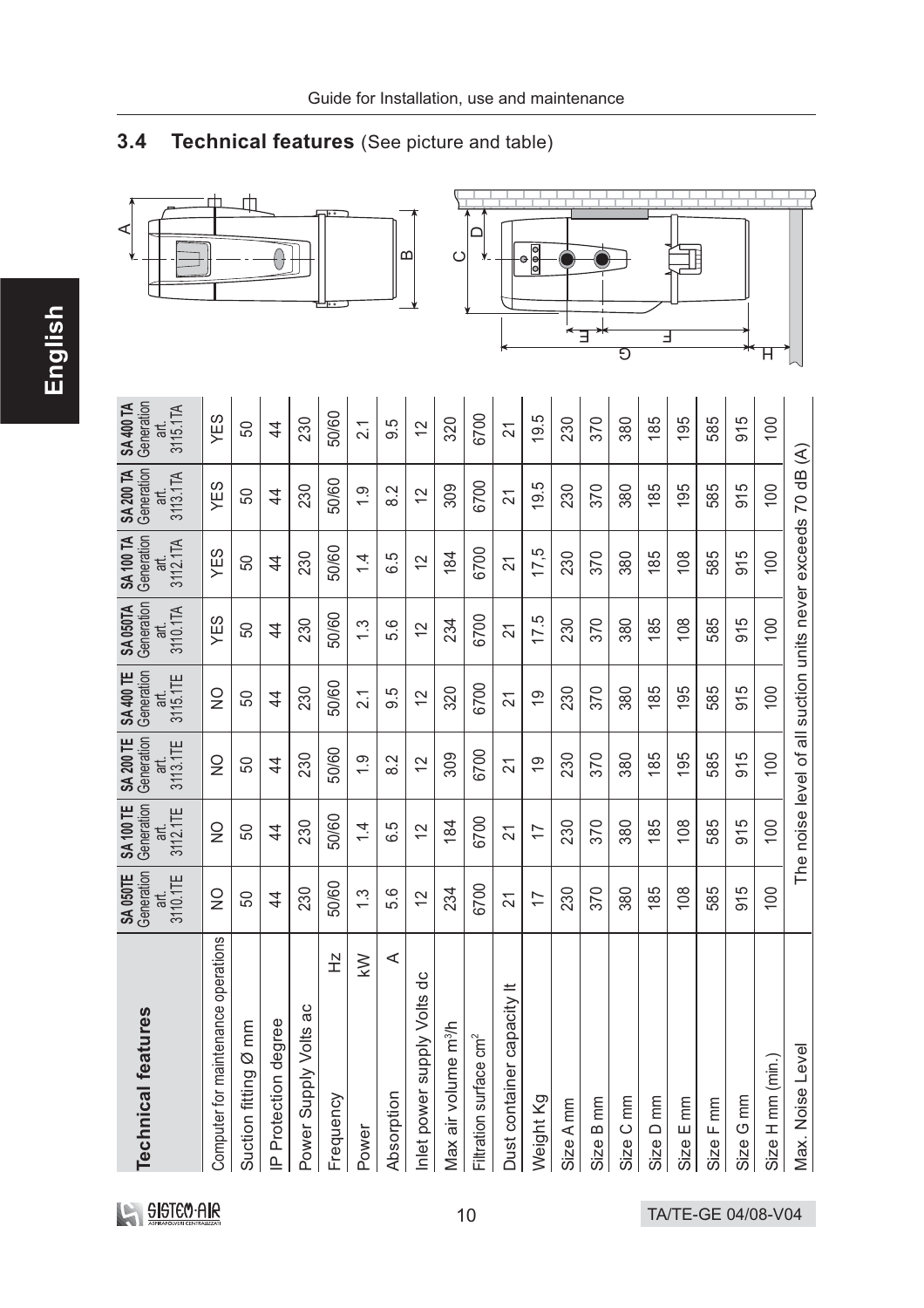![](_page_10_Figure_0.jpeg)

![](_page_10_Figure_1.jpeg)

![](_page_10_Figure_2.jpeg)

TA/TE-GE 04/08-V04

SISTEM-AIR

 $Size I$  $Size I$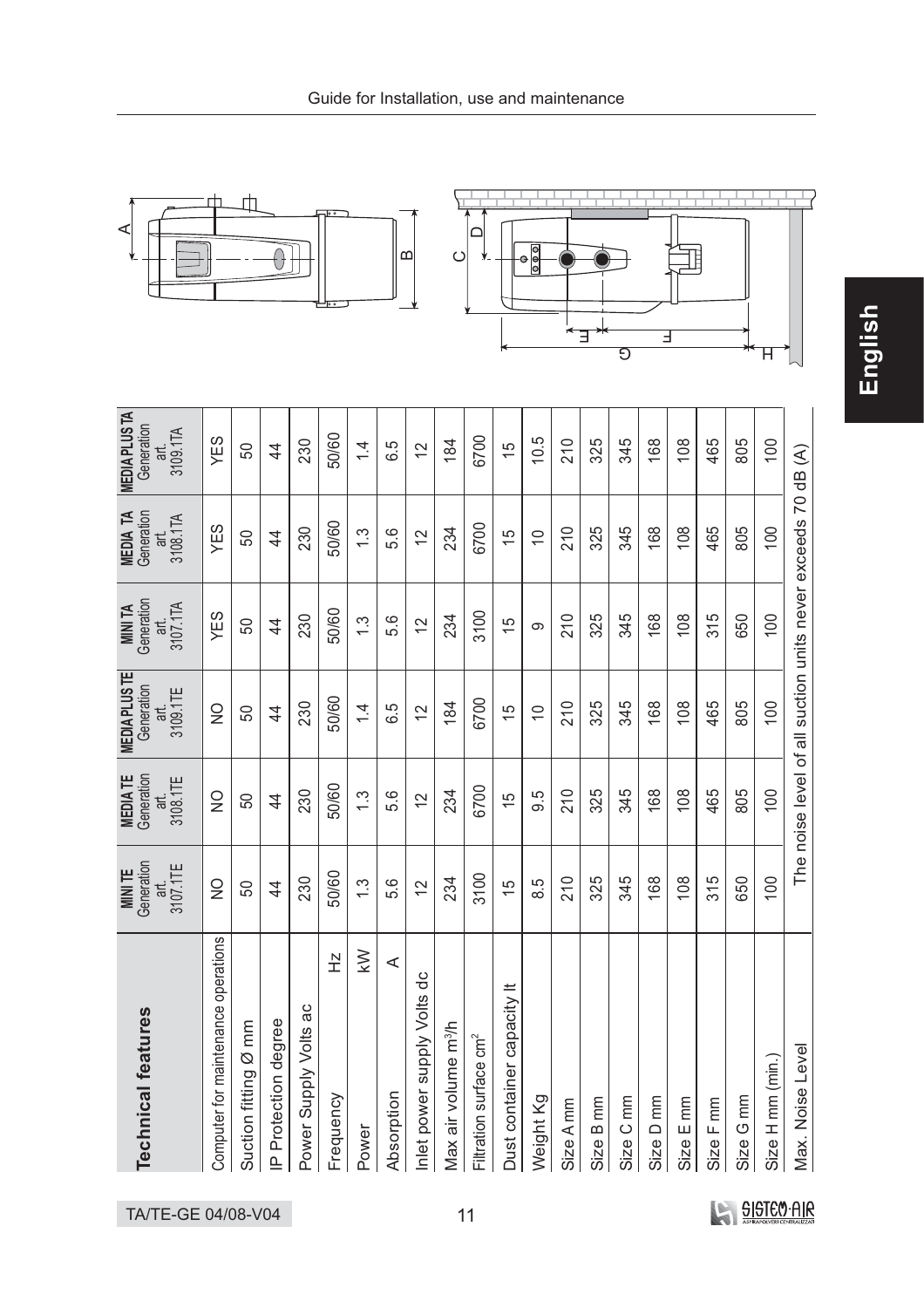## 3.5 Description of the computer board (see picture)

(only for TECNO Activa line)

• 1 - "PROG" Led It switches on when the computer programming function has been activated  $\cdot$  2 - "PIN" Led

It switches on when the computer programming function has been activated to display the PIN code

- 3 "FILTER CARTRIDGE CLEANING WARNING MESSAGE" Led If "on", it indicates that the filter cartridge must be cleaned
- 4 "DUST CONTAINER UNLOADING WARNING MESSAGE" Led If "on", it indicates that the dust container must be unloaded
- 5 "MOTOR MAINTENANCE WARNING MESSAGE" Led If "on", call the Maintenance Service to carry out motor servicing

# $\cdot$  6 - "+" kev

It is used during programming operations to increase the value indicated on the display

•  $7 -$  "-" key

It is used during programming operations to decrease the value indicated on the display

• 8 - "CURSOR" key

It is used during programming operations to display the different parameters

• 9 - "ENTER" key

It is used during programming operations to store new parameters  $\cdot$  10 - "POWER" I ed

If "on", it indicates that the line is powered and the central suction unit is ready to be used • 11 - "ON" Led

If "on", it indicated that the central suction unit is activated

 $\cdot$  12 - "RESET" kev

Once the maintenance operations have been carried out, press this key to set the alarm system timer to zero

• 13 - "DISPLAY" Window

When the central suction unit is operating small dashes flash on this window, while during programming operations the values of the stored parameters are displayed

![](_page_11_Figure_22.jpeg)

![](_page_11_Picture_23.jpeg)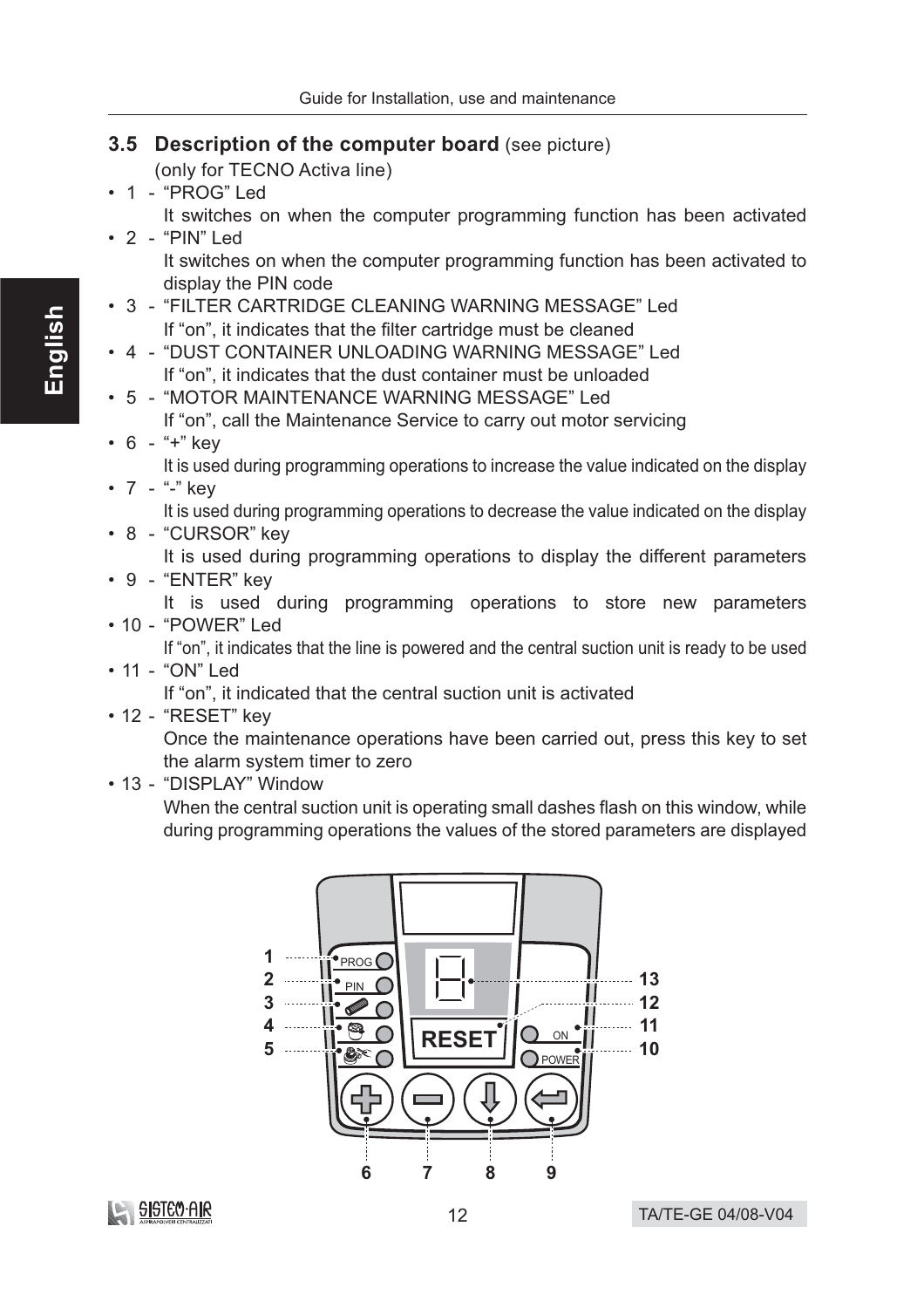# **4 - INSTALLATION**

![](_page_12_Picture_2.jpeg)

## - ATTENTION -THE UNDERMENTIONED OPERATIONS MUST BE CARRIED OUT BY QUALIFIED STAFF

![](_page_12_Picture_4.jpeg)

# 4.1 Area of installation

Before installing the central suction system, a suction pipes network must installed by qualified staff. The qualified operators must also spot the best location to install the suction unit.

Suggestions for a correct installation are detailed hereinafter.

If the central suction system has to be installed in a multistorey building, the suction unit must be located at the lowest level of the building. The suction unit can be installed in a service room (for example in a garage or in a storage room), sheltered from atmospheric agents and protected from moisture and temperature changes. Chose a space far from heat sources (burners or radiators).

Leave free and well-lit space all around the suction unit to allow convenient maintenance and repair operations.

For any question do not hesitate to contact your provider (supplier).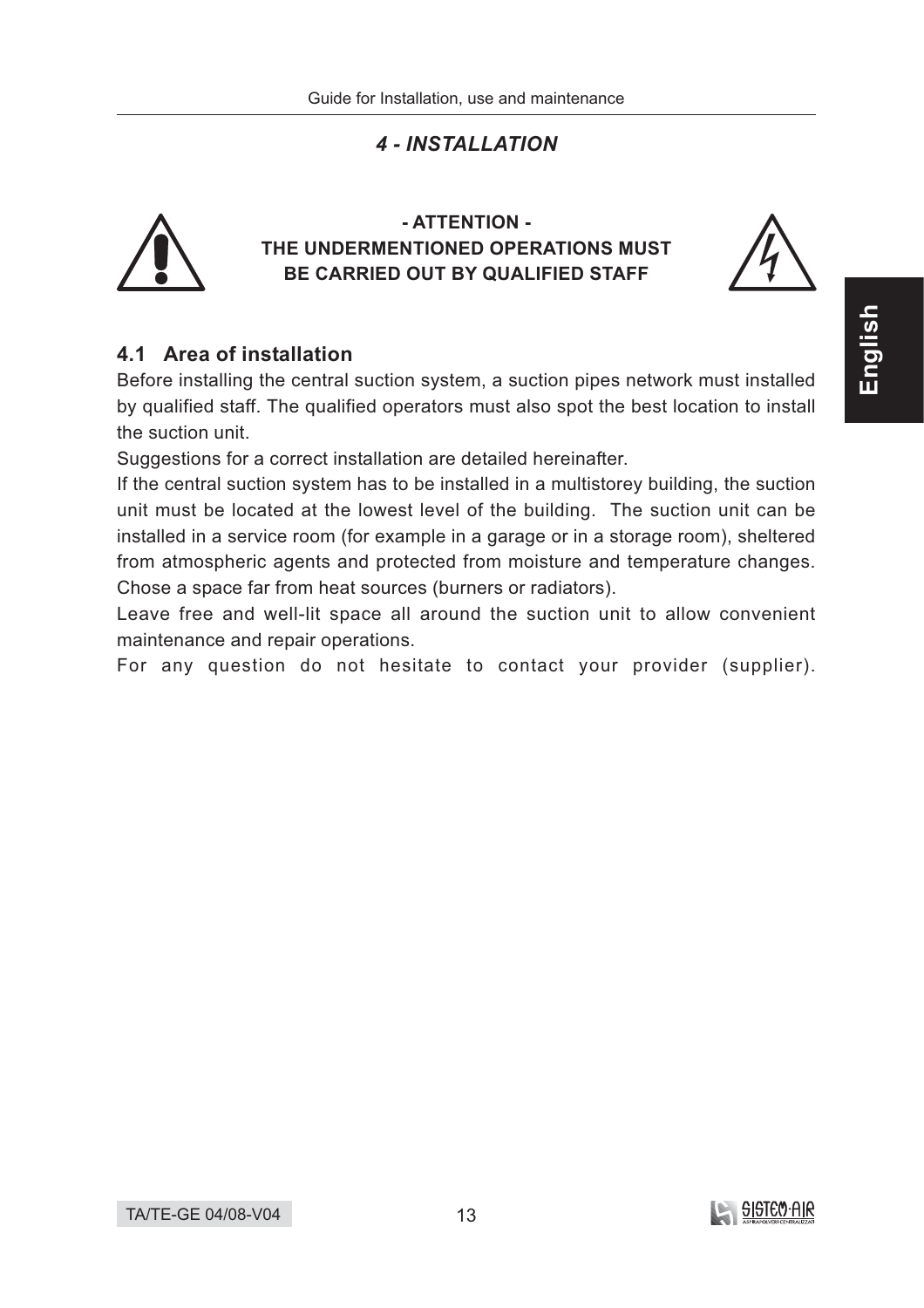# 4.2 Switch from DX (right) to SX (left) model

The suction units of the TECNO line are usually delivered with suction and exhaust pipes connections assembled on the right side of the unit (DX model). When necessary, it is possible to switch the suction unit from DX (right) to SX (left) model.

Follow the instructions detailed below to switch from DX (right) to SX (left) model:

![](_page_13_Picture_5.jpeg)

![](_page_13_Picture_6.jpeg)

![](_page_13_Picture_7.jpeg)

Assemble the panel on the opposite side.

![](_page_13_Picture_9.jpeg)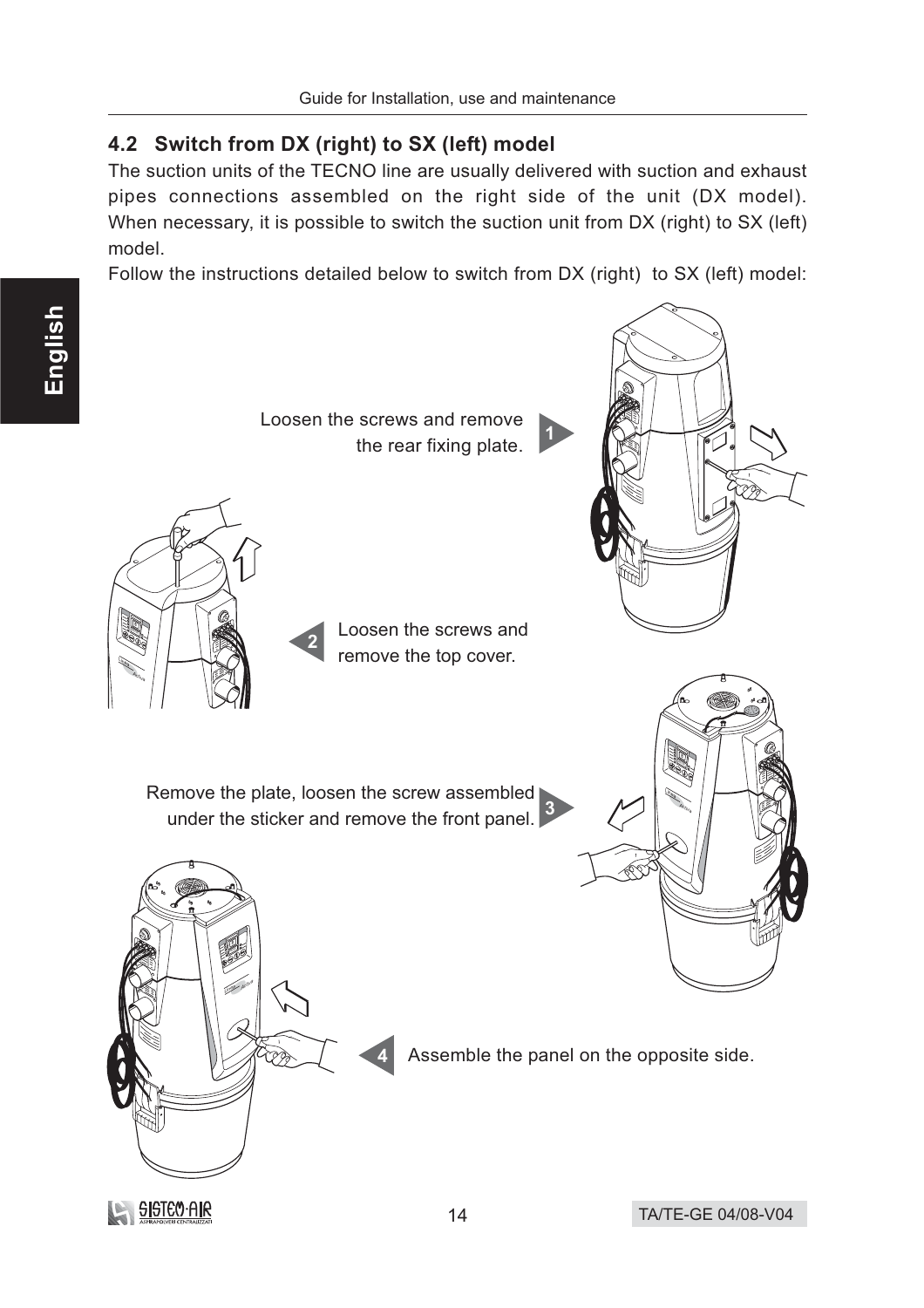Plug the card cable in the special drivers and assemble the dustproof spongy disk to seal the opening 5 (Only for TECNO Activa Line).

![](_page_14_Picture_2.jpeg)

![](_page_14_Picture_3.jpeg)

Assemble the top cover.

Assemble the fixing plate.

![](_page_14_Picture_6.jpeg)

![](_page_14_Picture_7.jpeg)

Fix the adhesive plate supplied with the central suction unit.

![](_page_14_Picture_9.jpeg)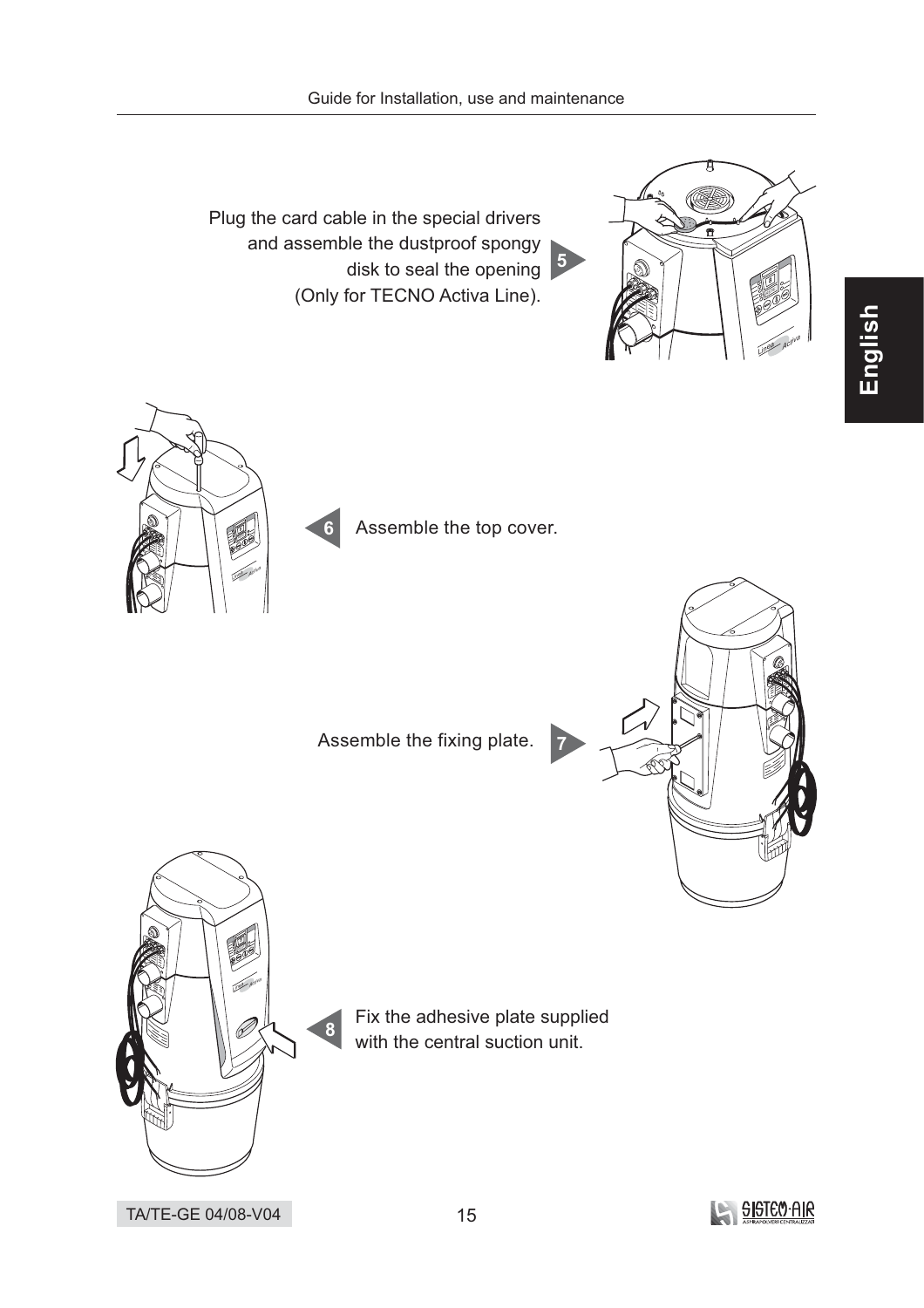# 4.3 Installation of the central suction unit

You must use the special frame (provided with the suction unit) and the special screws to hang the central suction unit firmly and permanently to a wall. Remember that the special frame must hold up the equivalent of eight times the weight of the suction unit (please refer to par. 3.5 table).

The operator must hang the suction unit at a suitable distance from the floor to allow an easy unloading of the dust container and a trouble-freer replacement of the filter. Follow the instructions detailed herebelow to hang correctly the suction unit to the wall:

![](_page_15_Figure_4.jpeg)

**LA SISTEO AIR**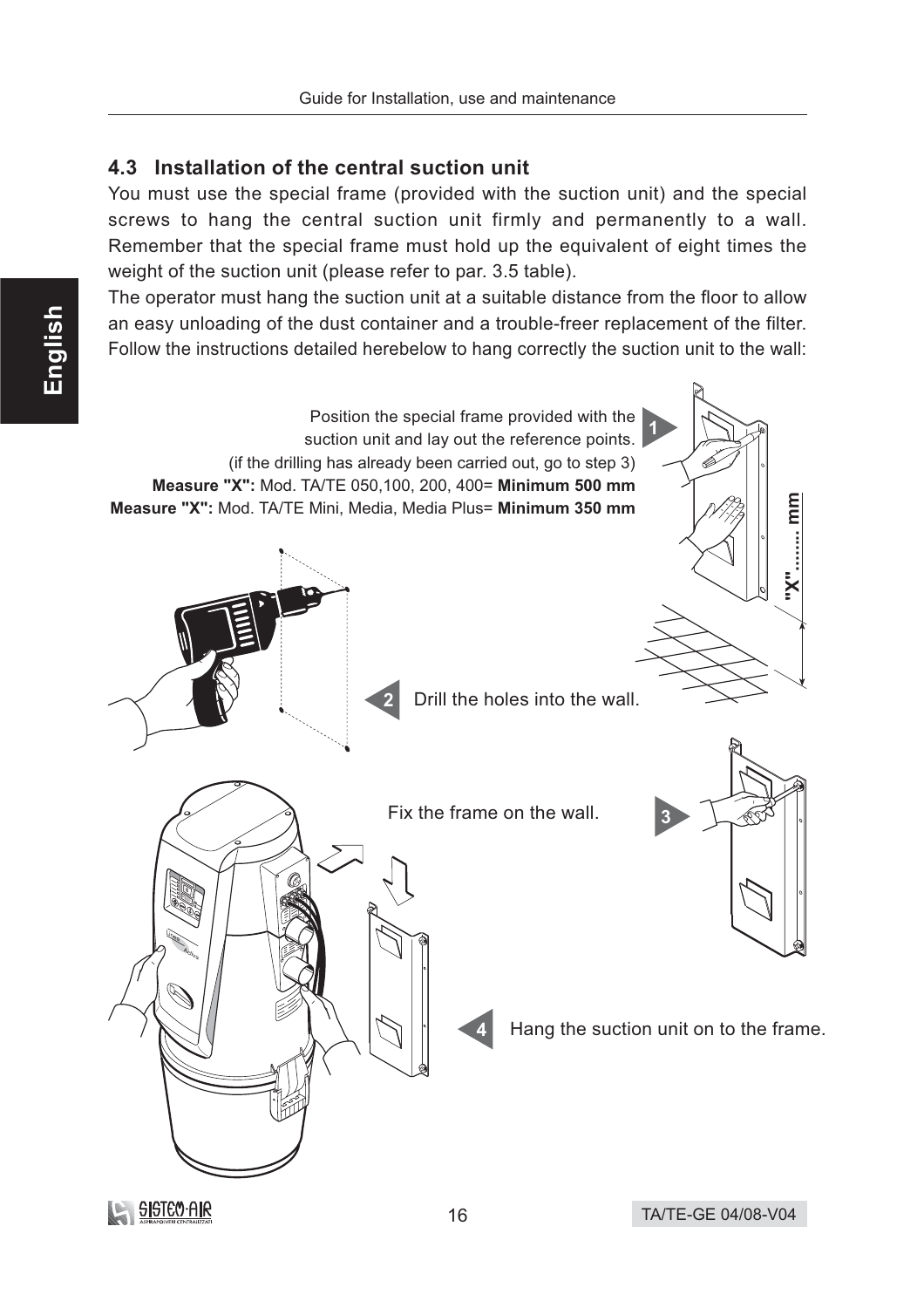#### $4.4$ How to connect to the pipe network (see picture)

 $\vert$ 1

 $\vert 3 \vert$ 

- Use the correct rubber fitting to connect the suction unit to the suction pipe (pipe network).
- Use the correct rubber fitting to connect the suction unit to the air exhaust pipe  $\overline{2}$ 
	- Stick the silencer on the exhaust pipe near the exhaust grid

![](_page_16_Picture_5.jpeg)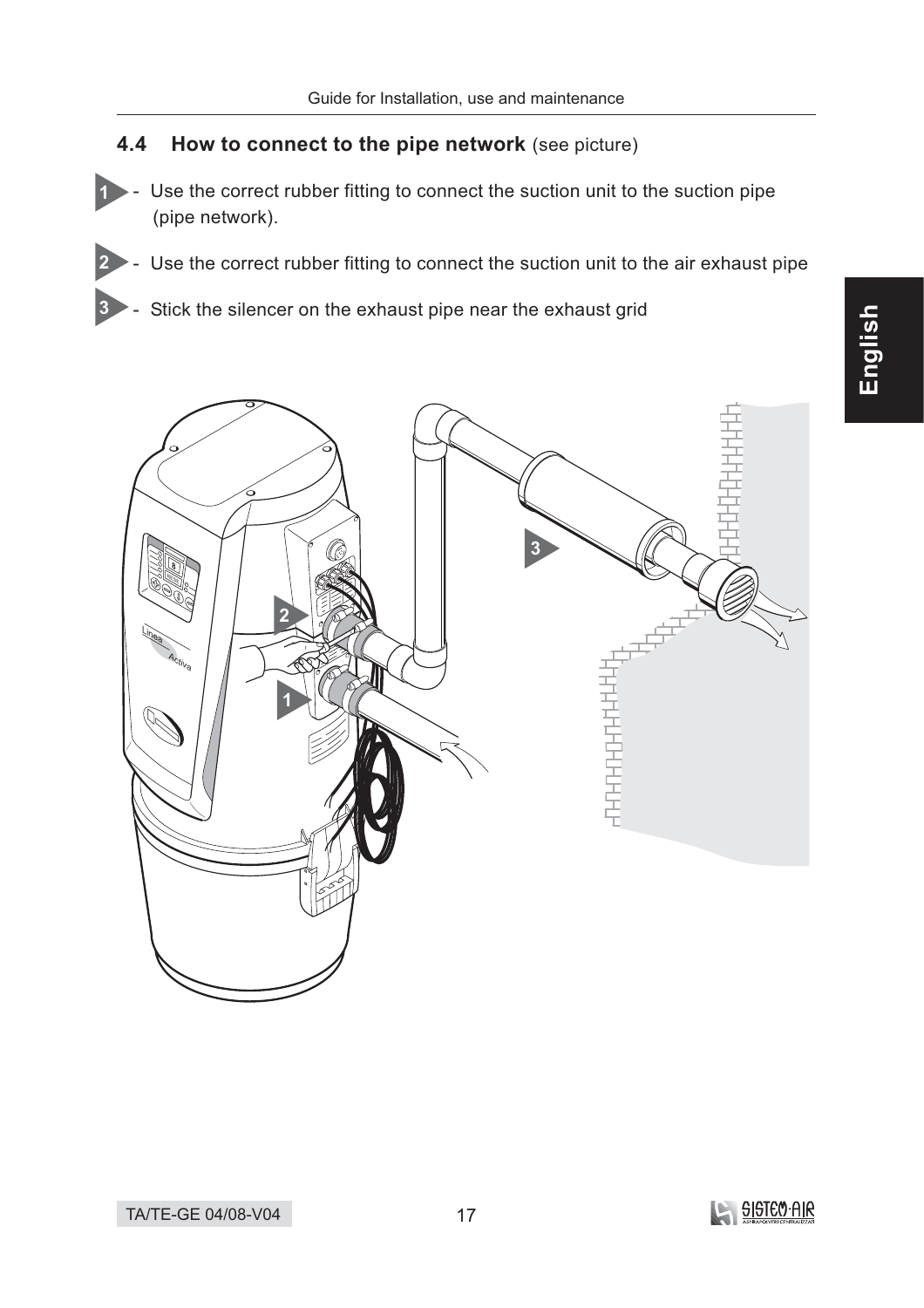#### $4.5$ **Electric connection**

# **ATTENTION: The electric connection must be carried out** by duly qualified staff ONLY

![](_page_17_Picture_3.jpeg)

Before plugging in the suction unit, make sure that the main power supply corresponds to the central suction unit power supply (please refer to data indicated on the identification plate). Connect the activation entry signal cable to low safety tension. The manufacturer declines full responsibility for damages to persons or objects due to an electric connection and system not in compliance with the regulations in force. Follow the instructions to carry out this operation correctly (see picture)

- Connect the low voltage signal input cable to the cable coming from the suction inlets.
- 2 Connect the exit cable for the auxiliary maintenance signal (only for central Tecno Activa). The use of this signal is optional. Note: this signal is activated by a relay which is assembled inside the suction unit and it is a dead contact normally open (N.O) to be powered with a 12 V. - 0,10 A MAX voltage.
- 3 Insert the electric plug into the appropriate power outlet.

![](_page_17_Picture_8.jpeg)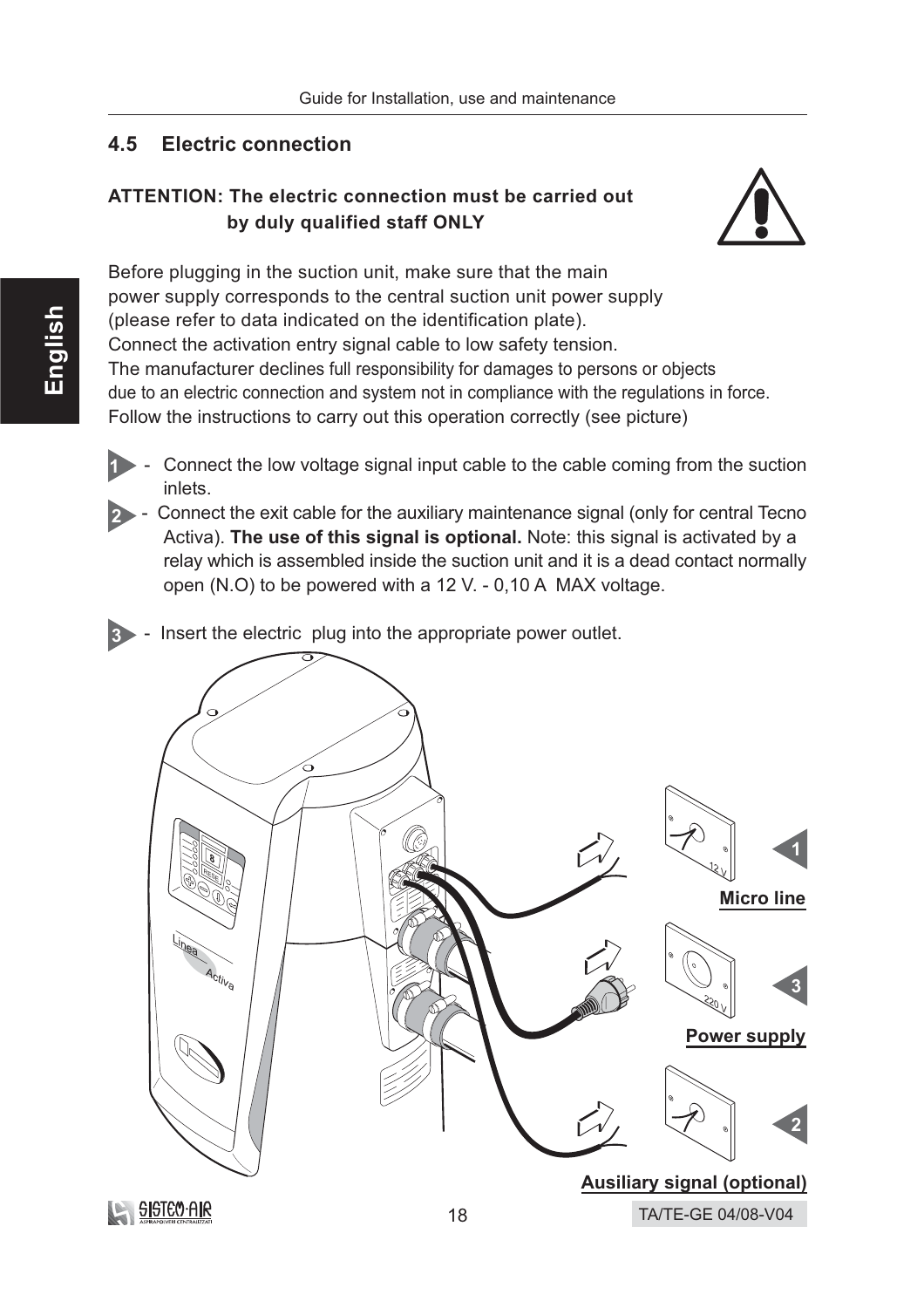# **5 - HOW TO USE THE CENTRAL SUCTION UNIT**

# 5.1 Starting of the suction unit

Press the electric power switch. The switch will turn red.

![](_page_18_Picture_4.jpeg)

# 5.2 Use of the suction system

![](_page_18_Picture_6.jpeg)

Fit the appropriate cleaning accessory on the flexible hose.

Fit the opposite end of the flexible hose in the suction inlet. The suction system will start automatically.

![](_page_18_Figure_9.jpeg)

After finishing the cleaning operations, remove the hose from the suction inlet and push gently its cover until it engages. The cover must be engaged gently to avoid any backstroke of the cover against the suction inlet; allow the suction unit a few seconds to stop.

![](_page_18_Picture_12.jpeg)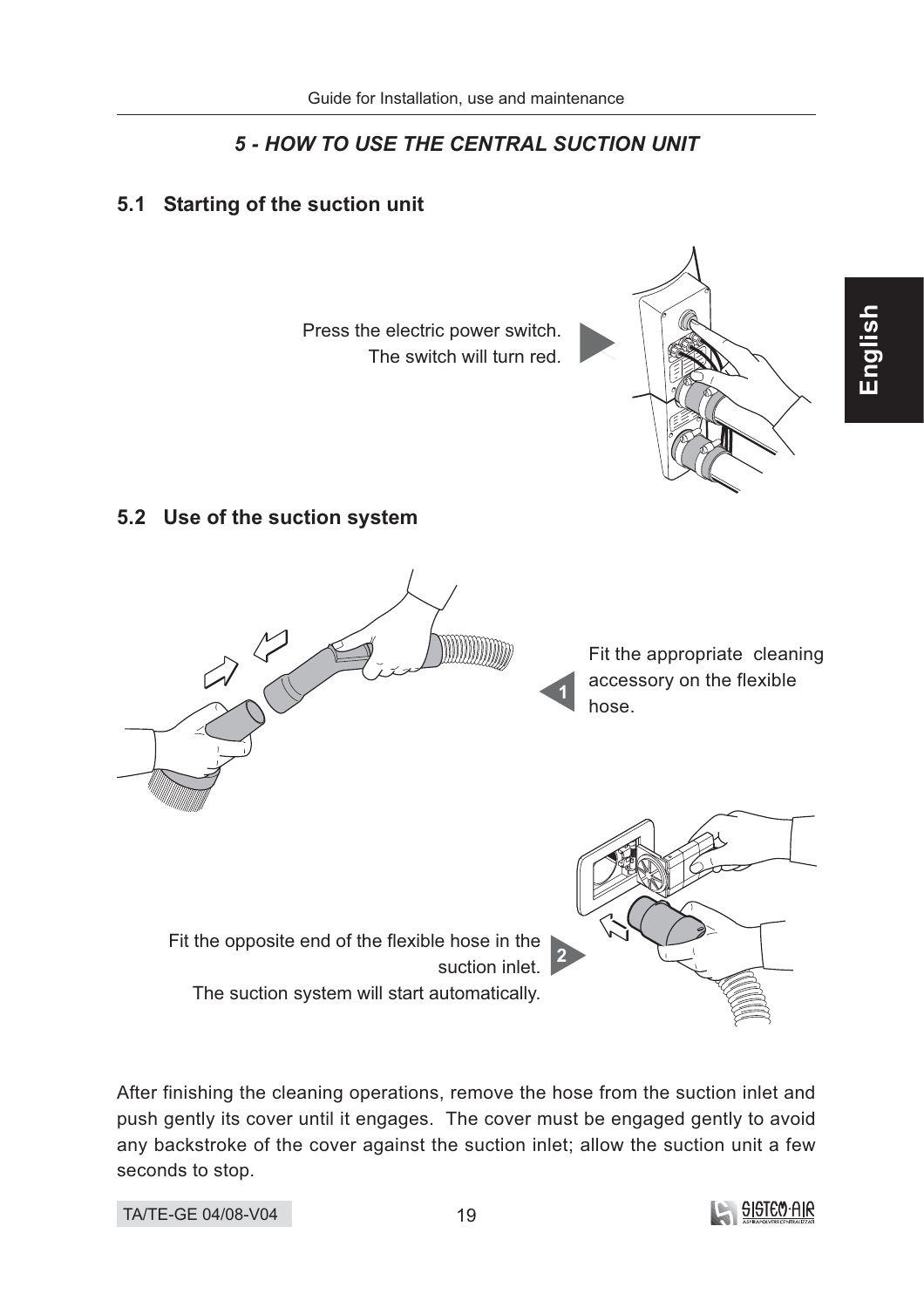# **6 - MAINTENANCE**

- ATTENTION -

![](_page_19_Picture_3.jpeg)

ALWAYS UNPLUG THE POWER SUPPLY CABLE FROM THE POWER SUPPLY SOCKET AND ALWAYS WEAR PROTECTION GLOVES AND EYE PROTECTION BEFORE **CARRYING OUT ANY TECHNICAL OR MAINTENANCE OPERATION** 

![](_page_19_Picture_5.jpeg)

# 6.1 Programmed maintenance

In order to keep the system perfectly operating and to avoid any possible technical trouble, the user must overhaul the entire system at precise time intervals, according to the accumulated operating time of the central suction unit. The central suction units of TECNO Activa line are equipped with a computer to control the maintenance routine.

In particular, the system indicates when the dust container must be unloaded, when it is necessary to check the functioning of the electric motor and when the dust cartridge must be cleaned.

Furthermore, a special device (supplied on demand) warns the user by means of a remote control system when it is necessary to carry out maintenance operations or connect directly to the service provider, if a maintenance contract has been previously agreed.

For central suction units of TECNO Evolution Line, which are not equipped with a computer for maintenance purposes, keep to the instructions detailed in the table below:

| <b>Time (Hours)</b> | <b>Type of intervention</b>                      | <b>Carried out by</b>    |
|---------------------|--------------------------------------------------|--------------------------|
| 4                   | Clean the filter cartridge                       | User                     |
| 6                   | Unload the dust container                        | User                     |
| 32                  | Replace the filter cartridge                     | <b>Technical Service</b> |
| 54                  | Control the obstruction level of the air exhaust | <b>Technical Service</b> |
| 400                 | Replace the electric motor carbons               | <b>Technical Service</b> |

The body of the suction unit needs periodically cleaning. Use a smooth and damp cloth with some neutral soap.

Attention: Be sure to use only water or water with neutral soap. Alcool or other solvents may damage the unit. Wait until the unit is perfectly dry prior to use.

![](_page_19_Picture_14.jpeg)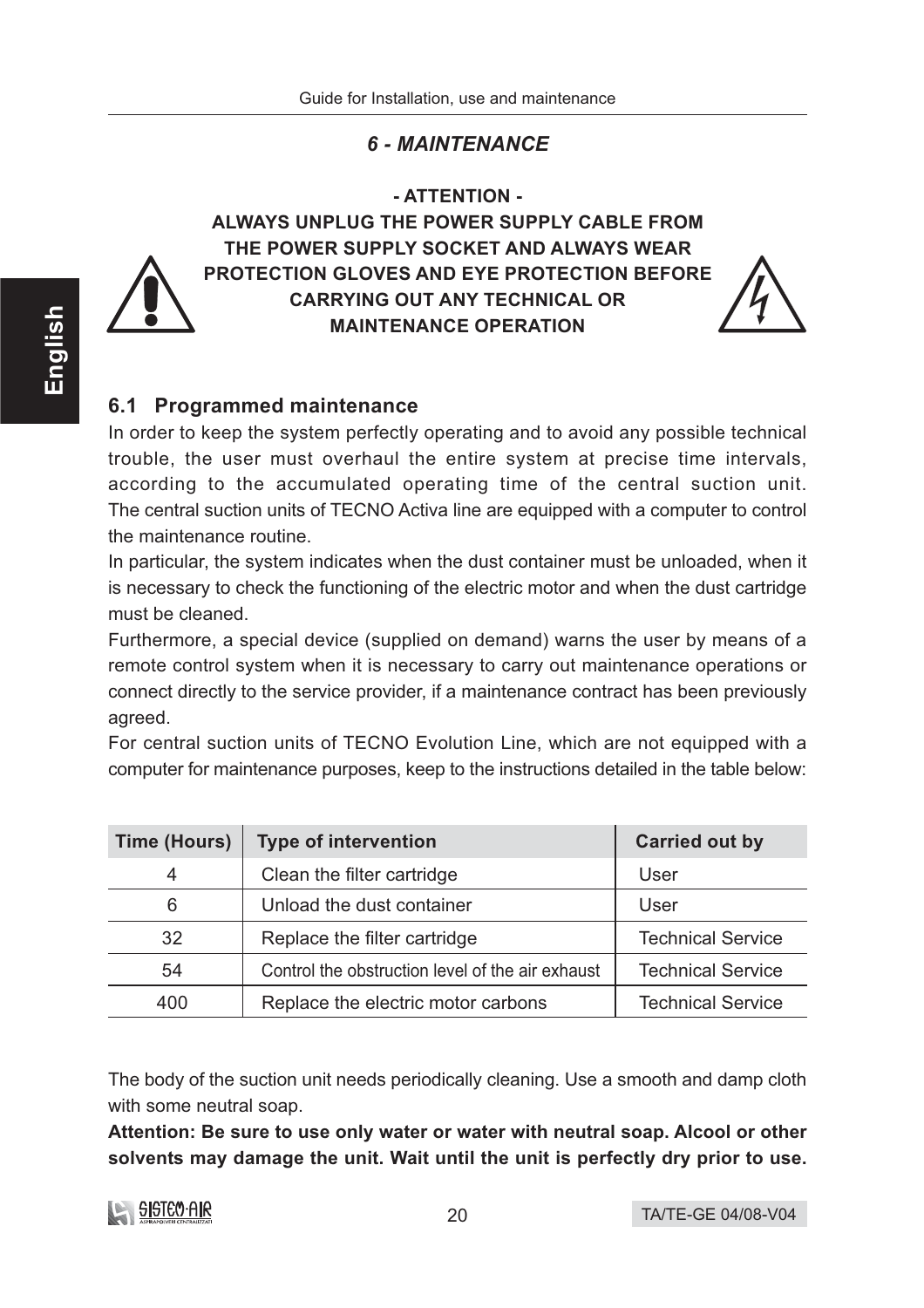6.2 Unloading of the dust container

# Unhook the dust container.  $\overline{H}$ Remove the conveyor cone. Unload the dust container. 3 Assemble the conveyor cone. Hook back on the dust container. 5 After restarting the central suction unit, press the "RESET" key.  $6\overline{6}$ (only for TECNO Activa Central suction unit)  $-$  Activa Linga **BISTEO-AIR** TA/TE-GE 04/08-V04

21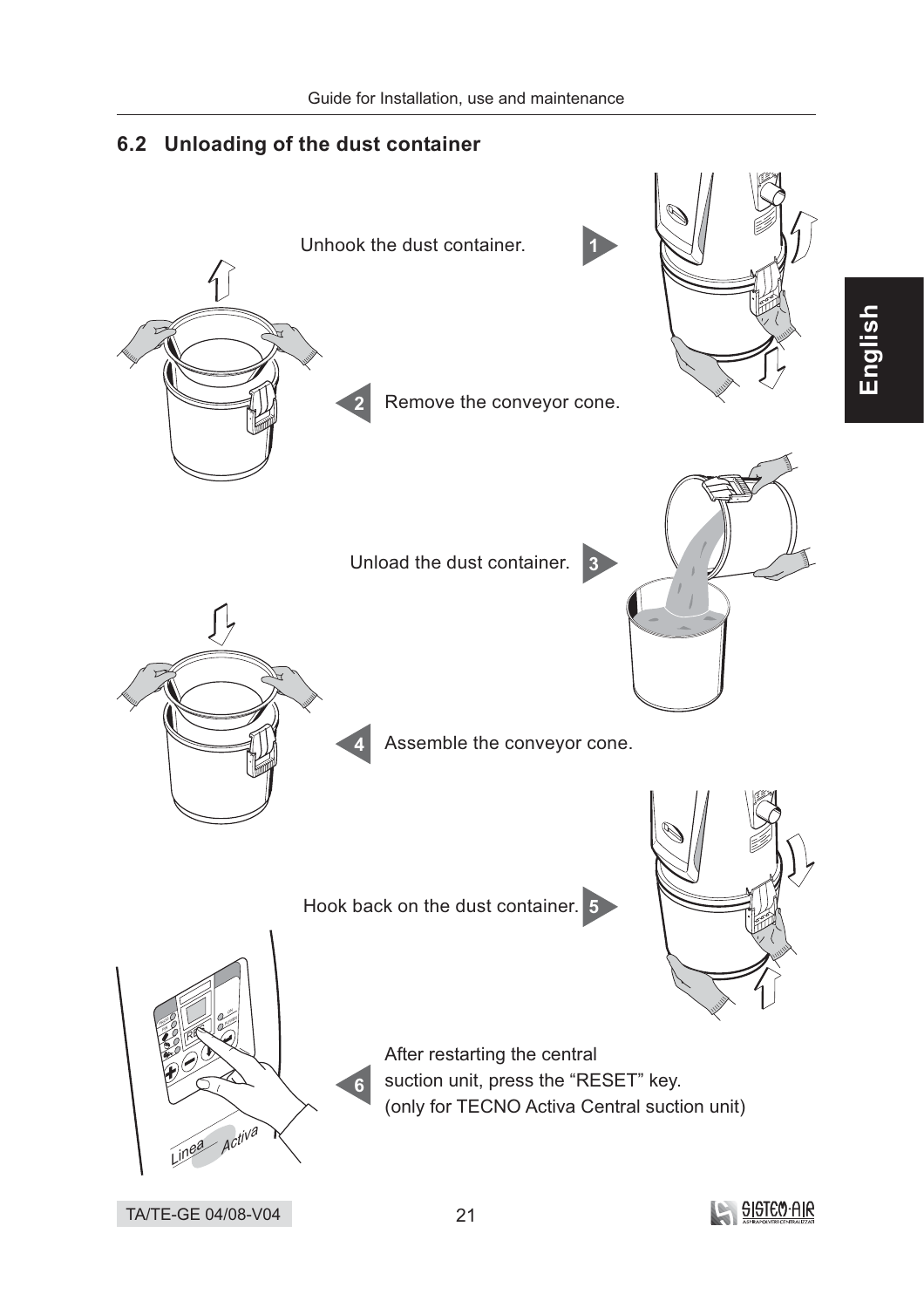![](_page_21_Figure_1.jpeg)

![](_page_21_Picture_3.jpeg)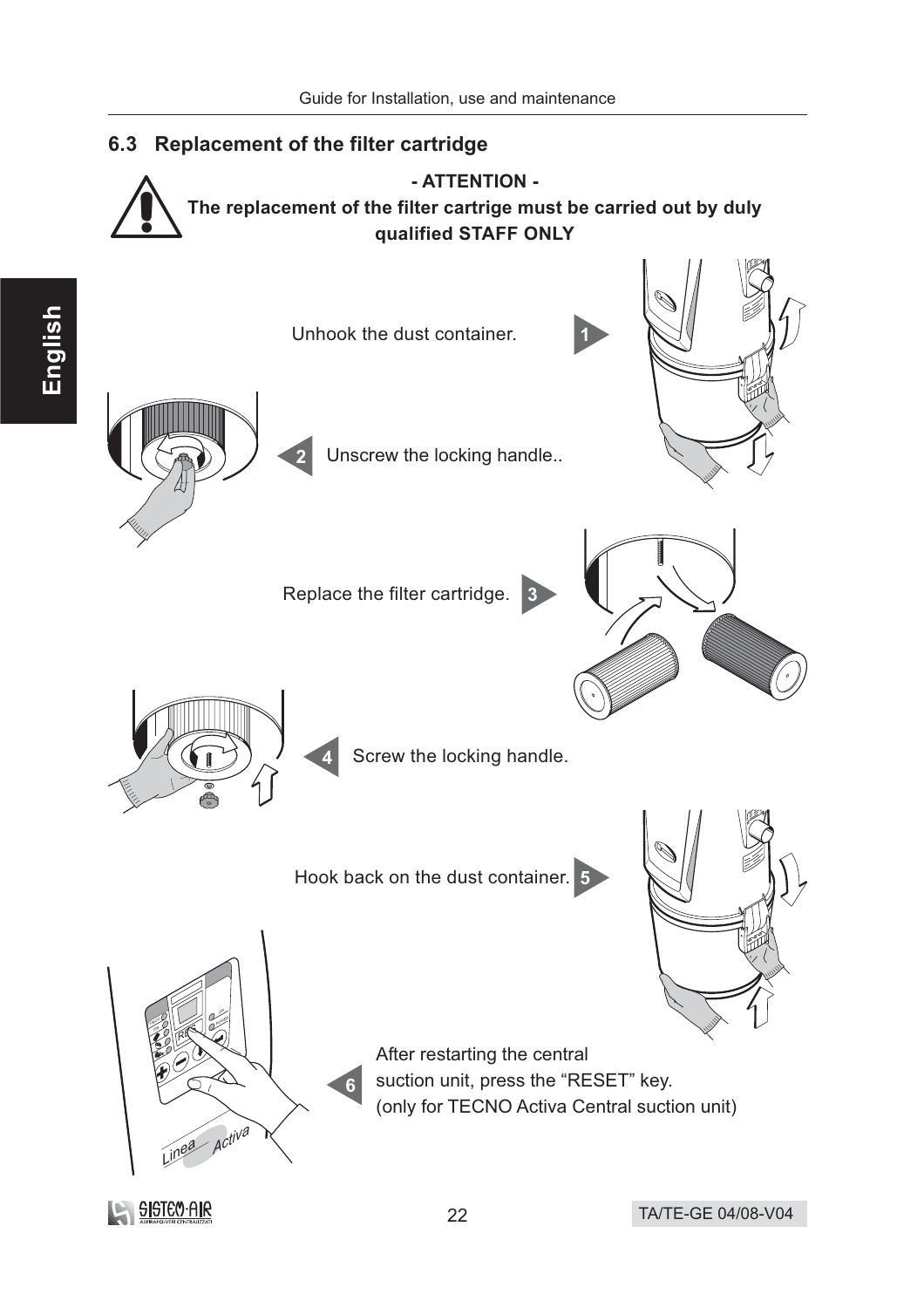# 6.4 Reconditioning of the filter cartridge

![](_page_22_Picture_2.jpeg)

- ATTENTION -NEVER USE THE SUCTION UNIT WITHOUT THE FILTER. BEFORE CARRYING OUT THE OPERATION **DESCRIBED HEREUNDER. ALWAYS ASSEMBLE A NEW CARTRIDGE.** 

The filter cartridge can be reconditioned many times; use the corner nozzle of your suction unit to clean the filtering surface of the cartridge.

![](_page_22_Picture_5.jpeg)

![](_page_22_Picture_7.jpeg)

The filter cartridge can be washed with water ATTENTION: before reassembling the filter make  $\angle$ sure that it is completely drv

Check if the surface of the cartridge is torn; if this is the case, do not recondition the cartridge and do not use it again.

# **7 - SERVICING**

# 7.1 Servicing criteria

It is strictly forbidden to operate on the central suction unit to carry out any maintenance or servicing not mentioned (and therefore not allowed) in the user manual.

Only qualified providers of the technical assistance service can carry out any maintenance or repair operations.

The guarantee will not apply in case of interventions carried out by non-authorized staff and the manufacturer cannot be considered responsible for possible injuries to persons and damages to things resulting from this kind of intervention.

![](_page_22_Picture_16.jpeg)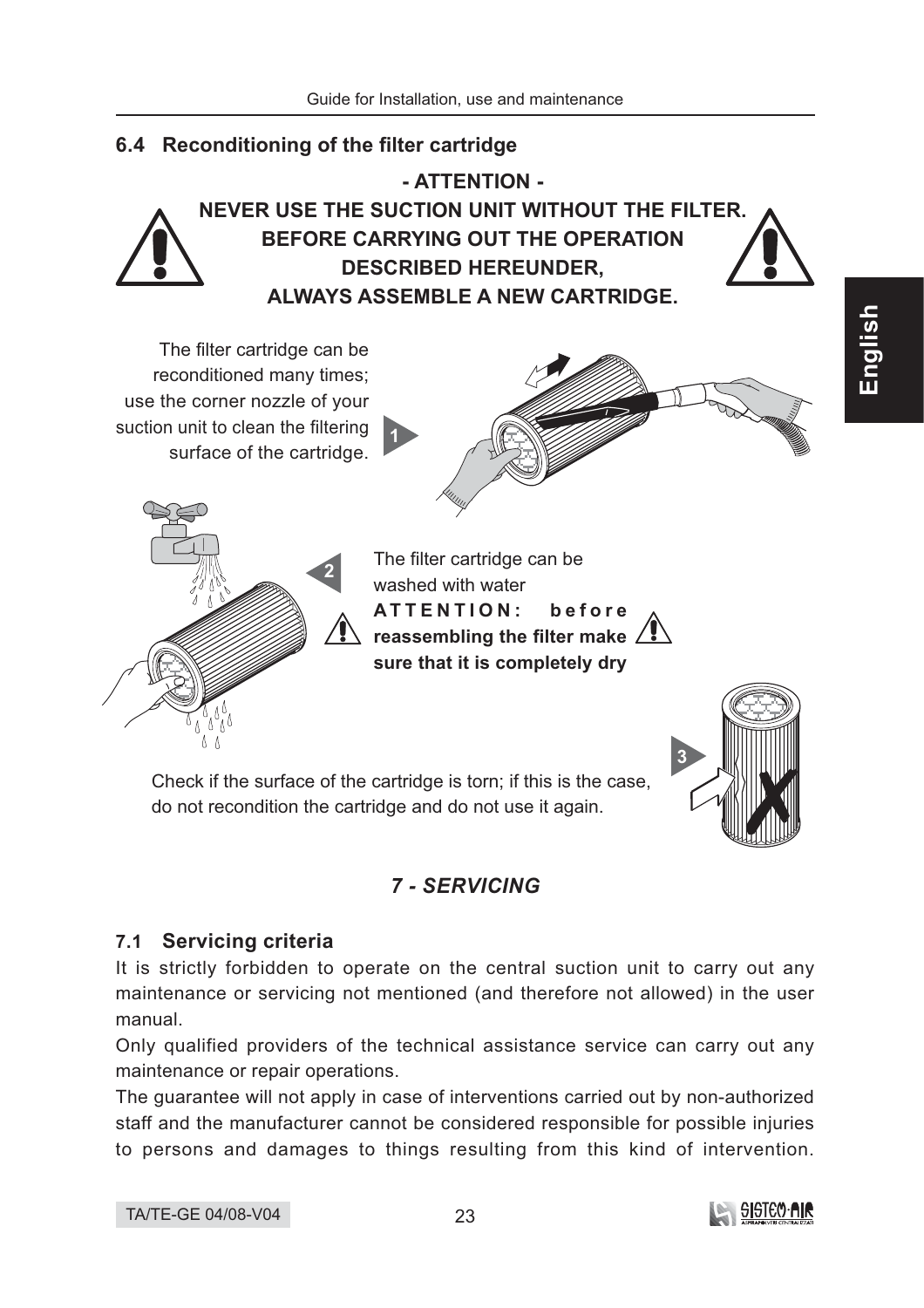# **8 - MAINTENANCE COMPUTER PROGRAMMING**

(only for TECNO Activa Central suction unit)

## 8.1 General information

Your TECNO Activa motor is programmed in order to warn you for its scheduled cleaning and or a misfunction of its motor.

If necessary, the parameters stored in the computer can be modified to suit specific needs.

#### **Warning**

Any modification of the parameters can only aim at optimizing standard pre-set values. For example, if 4 hours (standard value) is the warning signal stored, it could be brought to 2 hours but not to 6 hours.

During the programming operations, follow the instruction detailed on the table to set new parameters:

| Value on the display                                    | 1  | $\overline{2}$ | 3 | $\boldsymbol{4}$ | 5  | 6  | 7  | 8                           | 9  |
|---------------------------------------------------------|----|----------------|---|------------------|----|----|----|-----------------------------|----|
| Equivalent value on operating hours                     | 2  | 4              | 6 | 8                | 10 | 12 | 14 | 16                          | 18 |
| before trigger alarm<br>FILTER CARTRIDGE CLEANING       |    |                |   |                  |    |    |    |                             |    |
| Equivalent value on operating hours                     | 3  | 6              | 9 | 12               | 15 | 18 | 21 | 24                          | 27 |
| before trigger alarm<br><b>DUST CONTAINER UNLOADING</b> |    |                |   |                  |    |    |    |                             |    |
| Equivalent value on operating hours                     | 50 | 100            |   |                  |    |    |    | 150 200 250 300 350 400 450 |    |
| before trigger alarm<br><b>MOTOR SERVICING</b>          |    |                |   |                  |    |    |    |                             |    |

 $\Box$  New optimizing values accepted

 $\Box$  Standard parameter values

Non-optimizing values that cannot be used

#### Attention

Modifying the values above is a very simple procedure, but it requires a minimum of attention and all sequences should be followed meticulously in order to be effective. If you need additional information or have any doubt before the execution of the modification procedure, please contact your service provider.

![](_page_23_Picture_15.jpeg)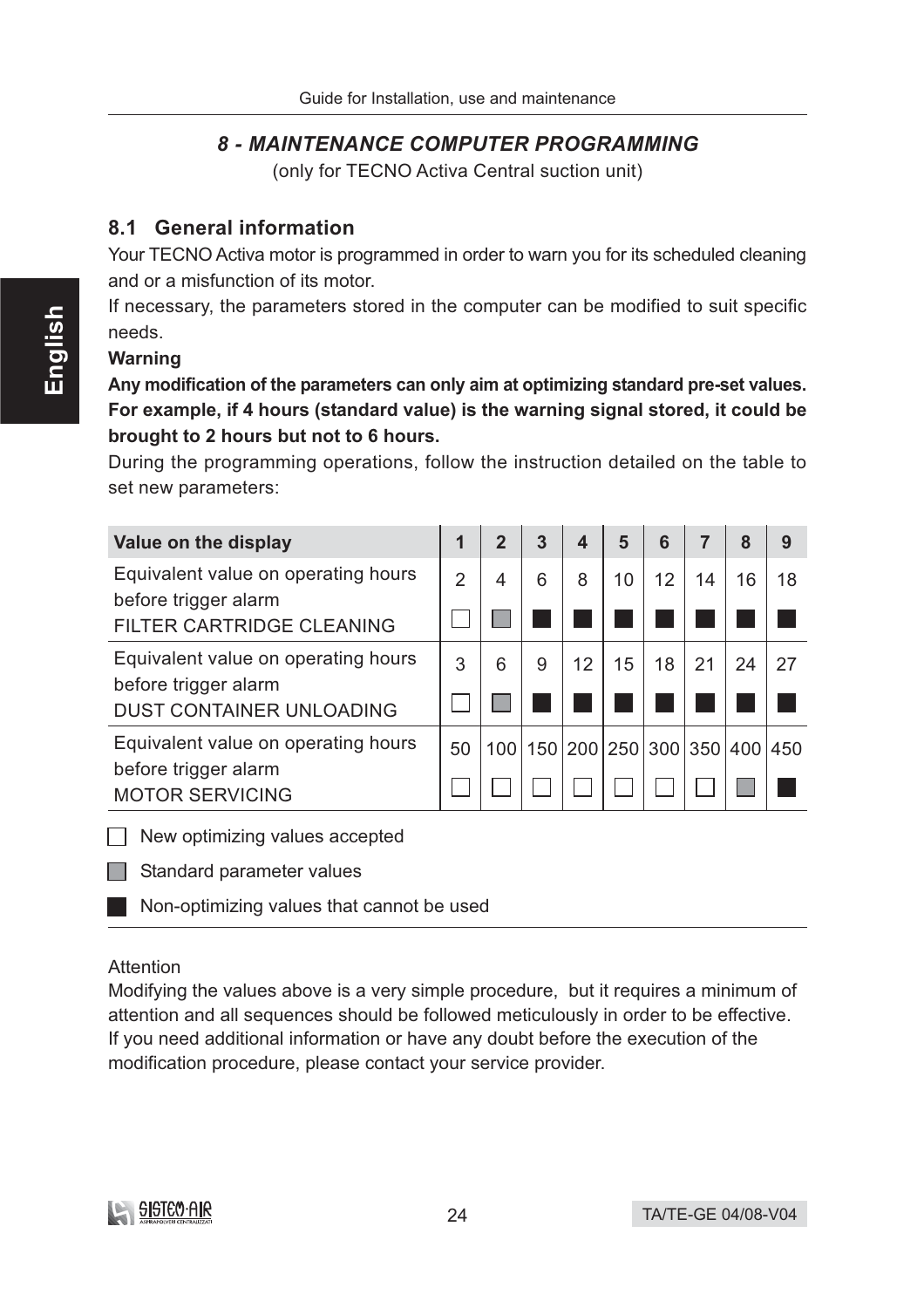#### 8.2 Personalization of the maintenance parameters

With this procedure your central vacuum is allowed to receive the desired maintenance programs which swite you. The values set by the manufactrer can be modified through the installed computer (see the pre-stored values at par. 8.1).

**ATTENTION:** for further changes of the maintenance parameters, use the procedure of par. 8.4 "change personalized maintenance parameters". A second use of the described procedure in this paragraph would reset all the values, and make impossible the display of the choices previously applied.

Note: the insertion of a code PIN (maximum 6 figures) allows the access for changing the parameters.

The procedure to create the PIN code (to be inserted only the first time) and to set the new personalized maintenance parameters (only for the first time) is the following:

- 1 If the machine is switched on, it should be switched off by pressing the electric power swicth.
- 2 Press simultaneously the buttons  $\bigoplus_{k} \bigoplus_{n=1}^{\infty}$  and then contemporaneously switch the machine on.
- 3 The led O POWER, PROGO and PIN O will appear together with a bar  $\boxed{-}$  on the monitor. Now we are ready to enter the PIN.
- 4 Press the button  $\left(\bigcup_{i=1}^{n} A_i\right)$  will appear on the display.
- 5 With the buttons  $\overline{(\bigoplus)}$  &  $\overline{(\bigoplus)}$  choose the first number you wish to have. For example if you would like to have the PIN "123", the first number will be "1".
- 6 Press the button  $\left(\rightleftharpoons\right)$  to enter the number. Automatically another  $\left[\right]$  will appear.
- 7 Repeat the steps "5" & "6" to insert the other PIN numbers (Max. 6 characters).
- 8 At this stage, once the PIN has been entered, you have to make the sign  $\vert - \vert$  to appear on the display, which is necessary to recognise the ending of the PIN. To make the display to show the sign  $|-|$  press the button  $(=)$ .
- 9 Press the button  $\left(\rightleftarrows\right)$  to enter the sign  $\left\lceil -\right\rceil$ . At this stage it is not possible anymore to modify the PIN number.
- 10 By pressing repetitively the button  $(\equiv)$  it is possible to display in sequence the entered PIN number.
- 11 Press the button  $(\sqrt{l})$ . The led  $\sqrt{p}$  PIN  $\overline{O}$  will switch off and the led CLEANING **FILTER CARTRIDGE ALARM** ◯ will switch on. The number "1" will appear.
- 12 With the buttons  $(\oplus)$  and  $(\oplus)$  choose a number (from 1 to 9) which will indicate after how many hours the alarm should go off.
- 13 Press the button  $(\equiv)$  to enter the number.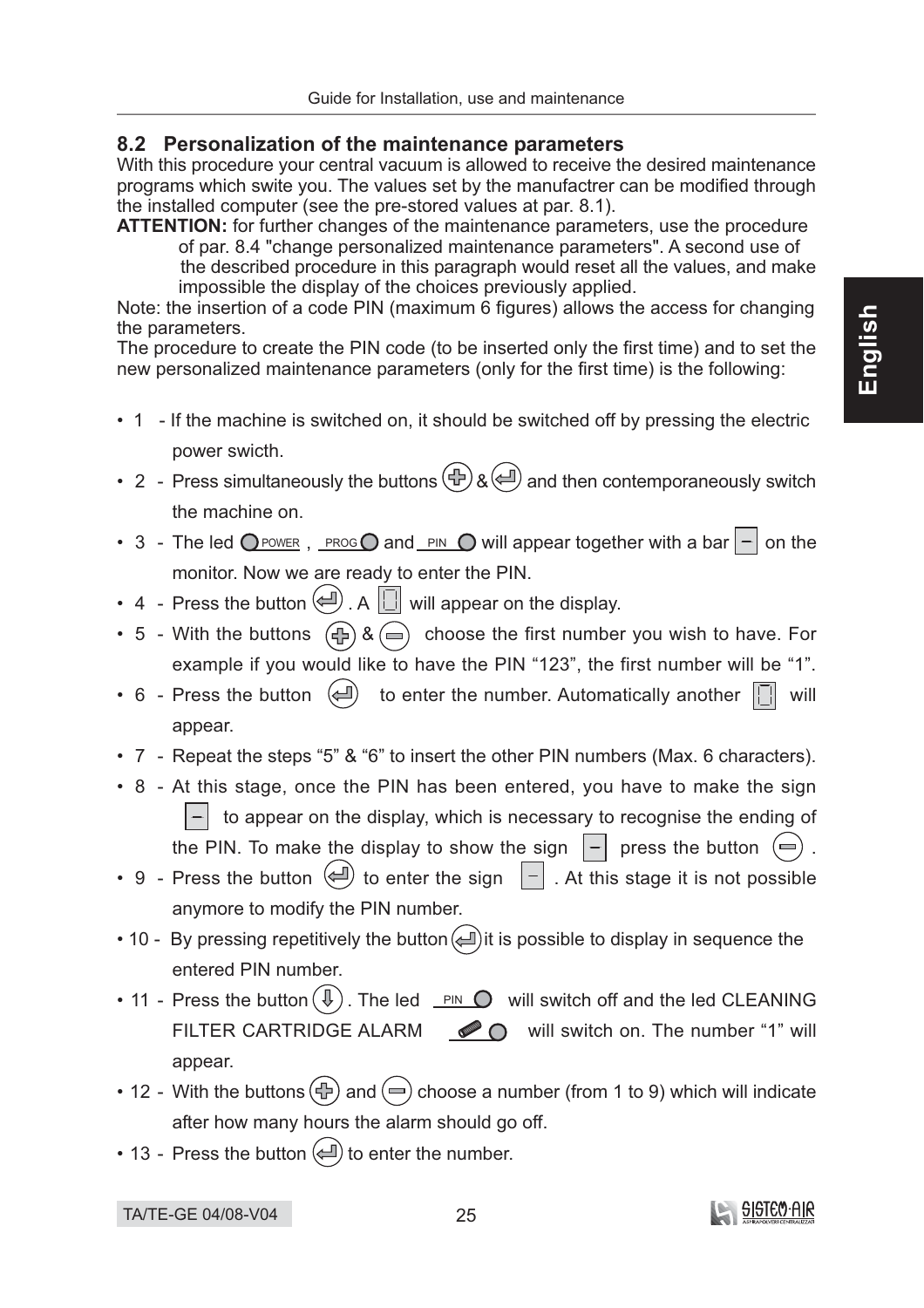- 14 Press the button  $(\mathbb{I})$ . The led  $\bullet$  CLEANING FILTER CARTRIDGE ALARM will switch off and the led  $\bigcirc$   $\bullet$  DUST CONTAINER UNLOADING ALARM will switch on. On the display the number "1" will appear.
- 15 With the buttons  $\left(\oplus\right)$  and  $\left(\rightleftharpoons\right)$  compose the number (from 1 to 9) which will indicate after how many hours the alarm should go off.
- 16 Press the button  $(\triangleq)$  to enter the value.
- 17 Press the button  $(\mathbb{I})$ . The led  $\mathbb{S}$   $\bigcirc$  DUST CONTAINER UNLOADING ALARM will switch off and the led **Solution** MOTOR MAINTENANCE ALARM will switch on. On the display the number "1" will appear.
- 18 With the buttons  $\left(\oplus\right)$  and  $\left(\ominus\right)$  choose a number (from 1 to 9) which will indicate after how many hours the alarm should go off.
- 19 Press the button  $(\equiv)$  to enter the value.
- 20 At this stage the programming is terminated. To exit either press button RESET | or close the micro line (by inserting the flexible hose into one suction inlet).

![](_page_25_Picture_9.jpeg)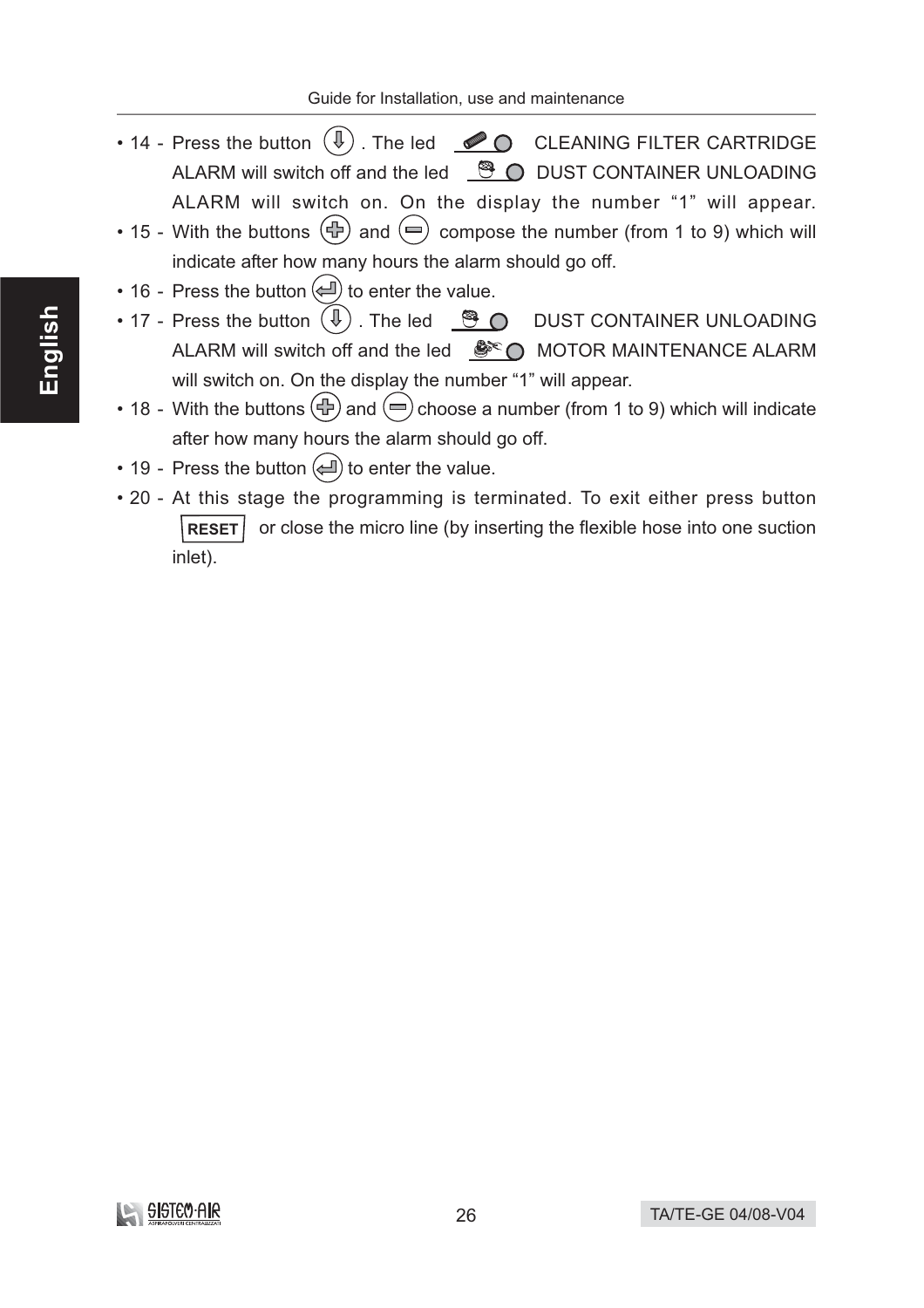# 8.3 Displaying of the personalised maintenance parameters

The following procedure allows to **display** the personalised maintenance parameters without changing the set values.

- 1 Verify that the machine is connected to the main power supply but not running, (the led  $\bigcirc$  on is off and the led  $\bigcirc$  power is on).
- 2 Keep the button  $($   $\Box$ ) pressed for approximately 5 seconds. The led\_ $\frac{PROG}{P}$  and  $\frac{PIN}{P}$  will switch on.
- 3 DISPLAY OF THE PIN CODE: press repetitively the button  $(4)$  to scroll the programmed PIN code number.
- 4 DISPLAY OF THE CLEANING FILTER TIMING: press the button  $(\mathbb{I})$ . The led **PIN**  $\bigcirc$  will switch off and the led  $\bigcirc$   $\bigcirc$  FILTER CLEANING will switch on. The programmed number of hours will be displayed (see reference values at pag. 23).
- 5 DISPLAY OF THE DUST CONTAINER UNLOADING TIMING: press the button  $\circledR$  . The led  $\circledR$  will switch off and the led  $\circledR$  O DUST CONTAINER will switch on.

The programmed number of hours will be displayed (see reference values at pag. 23).

• 6 - DISPLAY OF THE MOTOR MAINTENANCE TIMING: press the button . The led  $\bigcirc$   $\bigcirc$  will switch off and the led  $\bigcirc$   $\bigcirc$  MOTOR MAINTENANCE LED will switch on.

The programmed number of hours will be displayed (see reference values at pag. 23).

- 7 By pressing the button  $(\mathbb{I})$  you go back to step "3".
- 8 To exit the display press the button  $\left|{\text{Reser}}\right|$  or switch the machine on by opening a suction inlet or by closing the micro switch line.

NOTE: This function can be used alone if a customization of the data has been done previously; otherwise nothing will be displayed. The basic data entered by the manufacturer will not be considered customized.

![](_page_26_Picture_15.jpeg)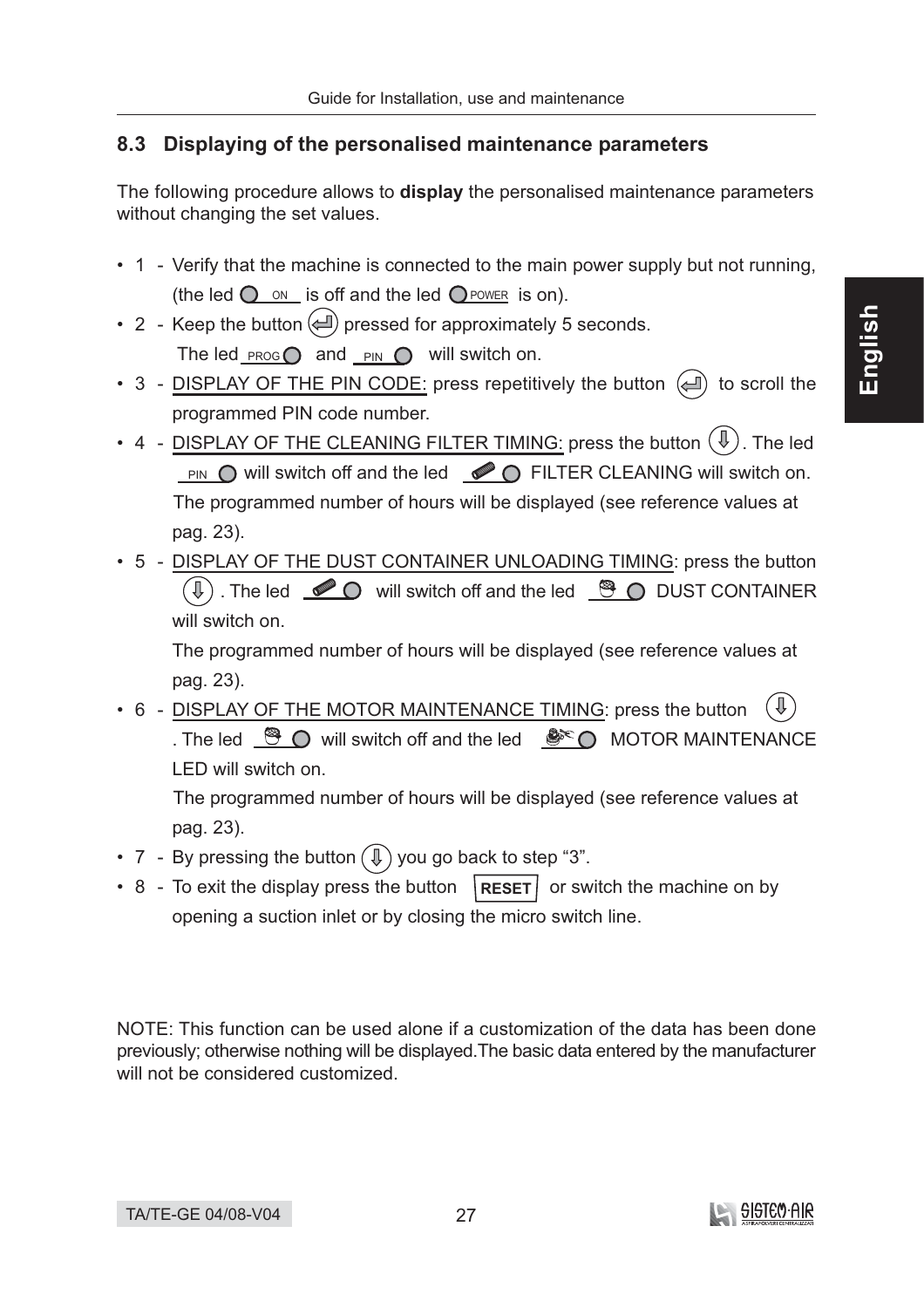# 8.4 Modifying the personalised maintenance parameters

The following procedure allows you to **modify** the personalised maintenance parameters. ATTENTION: Any new change will cancel the previously inserted data.

- 1 Verify that the machine is connected to the main power supply but not running, (the led  $\bigcirc$  on is off and the led  $\bigcirc$  power is on).
- 2 Keep the button  $\left(\rightleftharpoons\right)$  pressed for approximately 5 seconds. the led  $PROG$  and  $PIN$   $\bigcirc$  will switch on.
- 3 CHANGE OF THE CLEANING FILTER TIMING: Press the button  $(\sqrt{\psi})$  until the FILTER led  $\bullet$   $\bullet$  switches on. The programmed number of hours will be displayed. Press buttons  $(\oplus)$  or  $(\equiv)$  to increase or decrease the value. Confirm the change by pressing the button  $(\Box)$  (see reference values at pag.  $23)$
- 4 CHANGE OF THE DUST CONTAINER UNLOADING TIMING: Press the button  $(\text{I})$  until the DUST CONTAINER led  $\bullet$   $\bullet$  switches on. The programmed number of hours will be displayed. Press buttons  $(\bigoplus)$  or  $(\bigoplus)$  to increase or decrease the value. Confirm the change by pressing the button  $(\triangleq)$  (see reference values at pag. 23).
- 5 CHANGE OF THE MOTOR MAINTENANCE TIMING: Press the button  $(\sqrt[1]{\psi})$  until the MOTOR MAINTENANCE led  $\mathcal{L}^{\infty}$   $\bigcirc$ switches on. The programmed number of hours will be displayed. Press buttons  $(\oplus)$ or  $(\equiv)$  to increase or decrease the value. Confirm the change by pressing the button  $(4)$  (see reference values at pag. 23).
- 6 By pressing the button  $(\mathbb{I})$  you go back to step "3".
- 7 To exit, press the button  $|{\sf{ResET}}|$  or switch the machine on by opening a suction inlet or by closing the micro switch line.

![](_page_27_Picture_10.jpeg)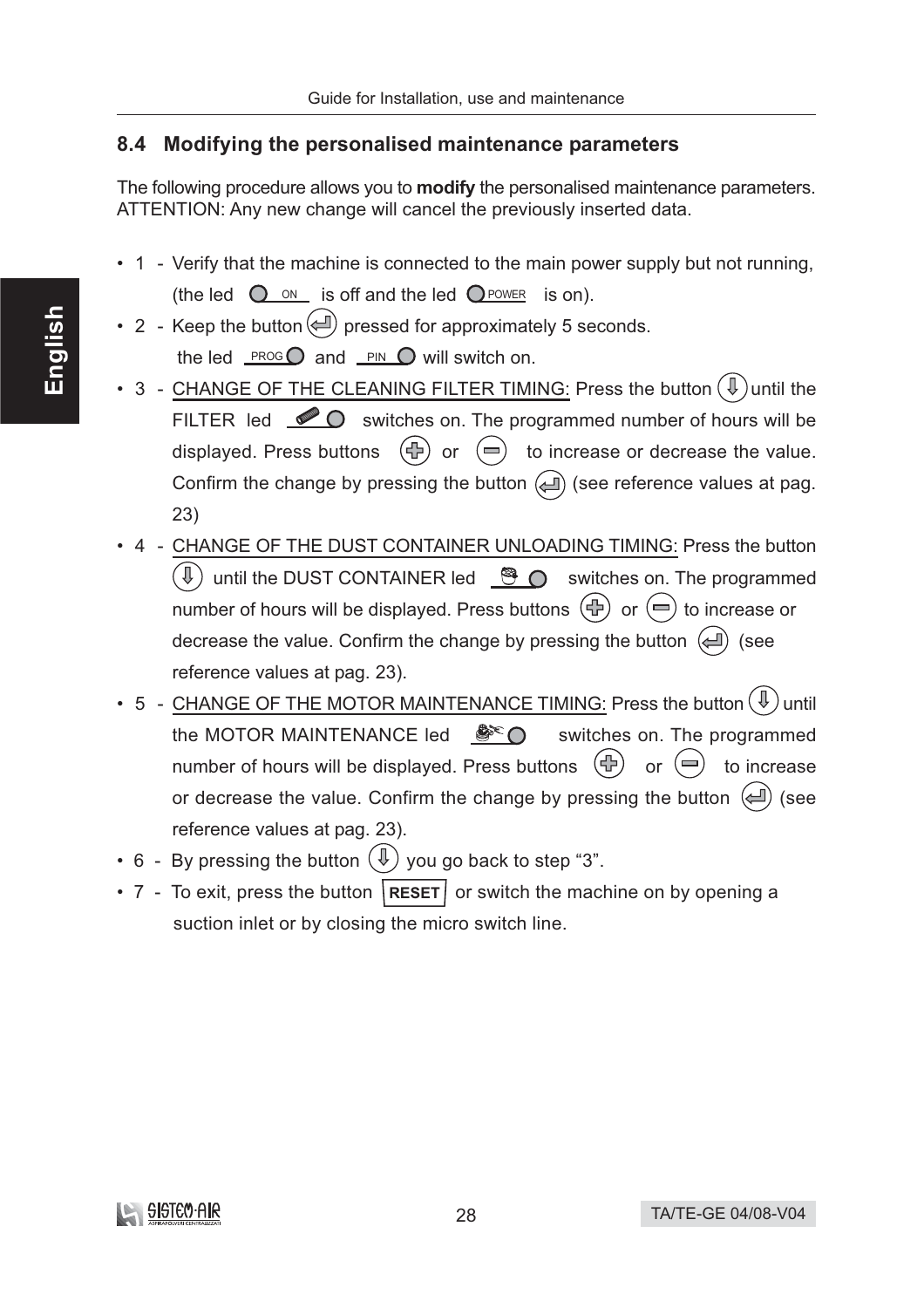# **9 - SPARE PARTS**

#### $9.1$ **Spare parts list**

It is advisable to stock the spare parts more subject to wear. In order to grant the best performance of the central suction system, we suggest using only original SISTEM-AIR spare parts.

Please find below a list of spare parts.

| <b>Description</b>     | Quantity | <b>Spare Part Code</b> | <b>Central Suction</b><br><b>Unit Model</b>                                                                                                                               |
|------------------------|----------|------------------------|---------------------------------------------------------------------------------------------------------------------------------------------------------------------------|
| <b>Filter Cartrige</b> |          | 1610.5                 | - Mini TE<br>- Mini TA                                                                                                                                                    |
| Filter cartrige        | 1        | 1610.0                 | - Media TE<br>- Media TA<br>- Media PLUS TE<br>- Media PLUS TA<br>- SA 050 TE<br>- SA 050 TA<br>$-$ SA 100 TE<br>- SA 100 TA<br>- SA 200 TE<br>- SA 200 TA<br>- SA 400 TA |

# **10 - DISMANTLING**

# **10.1 General instructions**

When dismantling the central suction system, dispose appropriately the used parts or material, which could endanger human health or well-being as well as the environment if handled improperly.

You must be acquainted with sites/companies authorized to collect and dispose of used parts and materials.

The disposal and/or recycling of any part of the suction system must be carried out in compliance with the legal regulations in force.